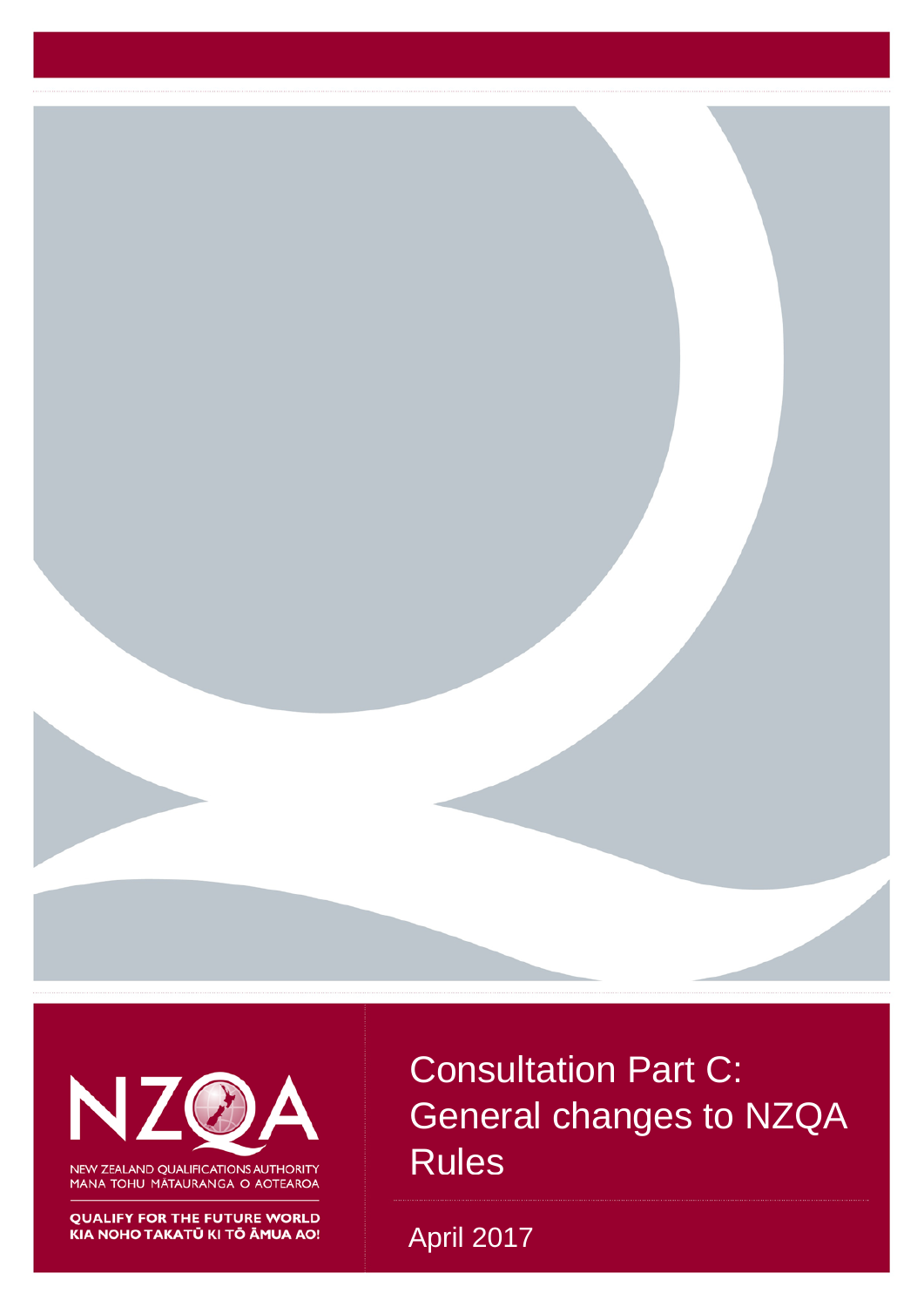# **Consultation on proposed changes to NZQA Rules**

| Quality Assurance (including External Evaluation and Review (EER)) Rules 2016 4                                                                                          |
|--------------------------------------------------------------------------------------------------------------------------------------------------------------------------|
|                                                                                                                                                                          |
|                                                                                                                                                                          |
| Rule 13.6(a)- Restrictions on the assessment and moderation of student work by                                                                                           |
| Rule 14 - Applications by Category 3 and 4 institutions for statutory permissions 5                                                                                      |
| Appendix 2, clause 2 - The integrated framework for evaluative quality assurance  6                                                                                      |
|                                                                                                                                                                          |
|                                                                                                                                                                          |
|                                                                                                                                                                          |
| Rule 4.1, Criterion 4 – Criteria for approval of programmes for institutions under section                                                                               |
| Rule 6.1, Criterion 1 – Criteria for the accreditation of institutions to provide approved<br>programmes or parts of approved programmes under section 250 of the Act  9 |
|                                                                                                                                                                          |
| Rule 17.1 – Use of sub-contractors by institutions other than universities to provide                                                                                    |
| Rule 17.2 and 17.4 – Use of sub-contractors by institutions other than universities to<br>provide approved programmes or parts of approved programmes 11                 |
|                                                                                                                                                                          |
|                                                                                                                                                                          |
|                                                                                                                                                                          |
| Rule 12.3 and 12.5 - Use of sub-contractors to provide training schemes 13                                                                                               |
|                                                                                                                                                                          |
|                                                                                                                                                                          |
| Rule 4.1(g) - Qualification details listed on the NZQF for all qualifications 15                                                                                         |
| Rule 5.3(c) – Further details for qualifications listed at levels 1 to 6  15                                                                                             |
|                                                                                                                                                                          |
| Rule 10.5 – Content and process for applications for approval to list qualifications on the                                                                              |
|                                                                                                                                                                          |
|                                                                                                                                                                          |
|                                                                                                                                                                          |
|                                                                                                                                                                          |
|                                                                                                                                                                          |
| Rule 5.1(c) – Criteria for approval of industry training programmes under section 249 of                                                                                 |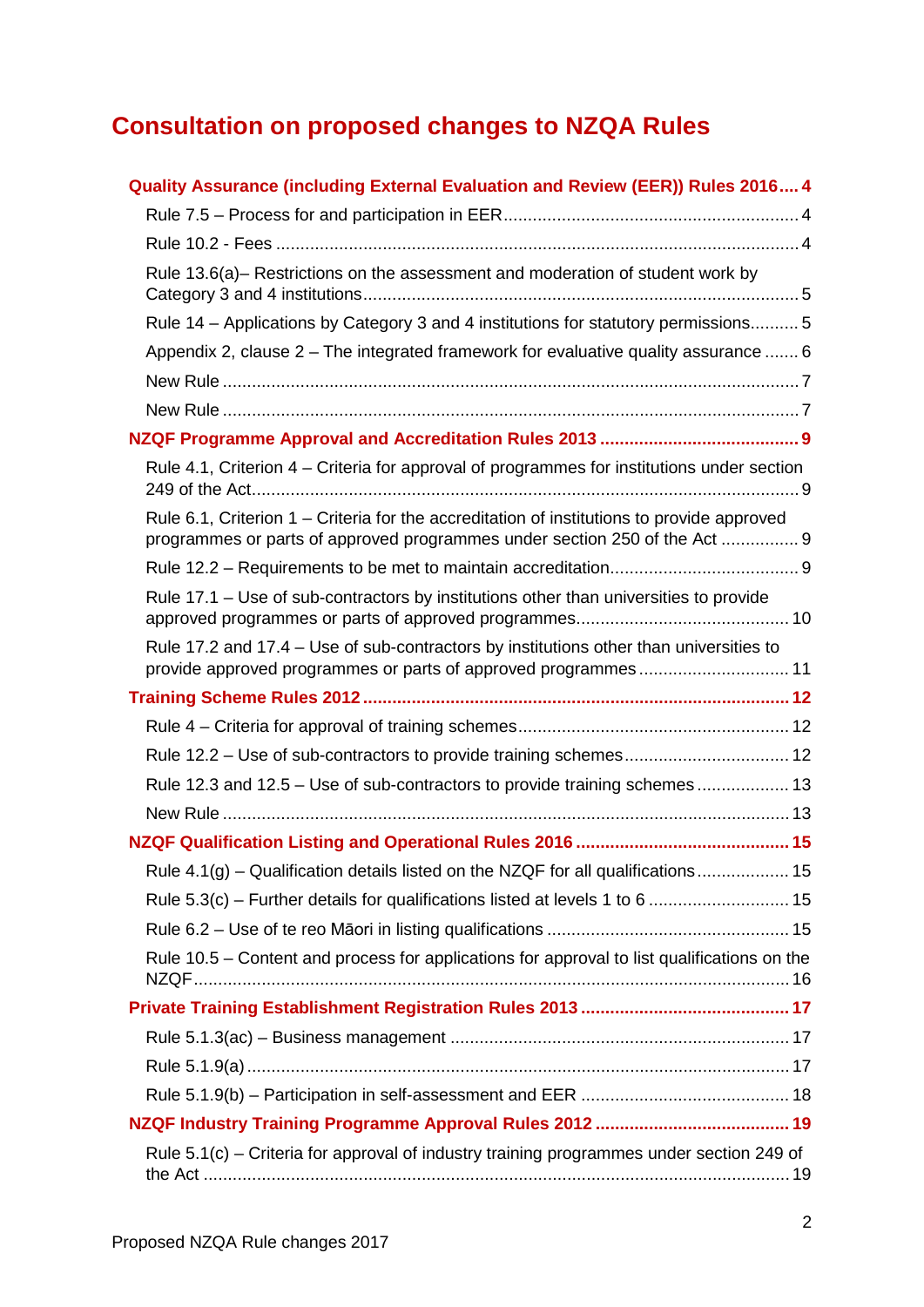| Rule 8.1(d) – Requirements to be met by industry training organisations to maintain |  |
|-------------------------------------------------------------------------------------|--|
| Directory of Assessment Standards Listing and Operational Rules 2011  20            |  |
|                                                                                     |  |
| <b>Consent to Assess against Standards on the Directory of Assessment Standards</b> |  |
|                                                                                     |  |
|                                                                                     |  |
|                                                                                     |  |
|                                                                                     |  |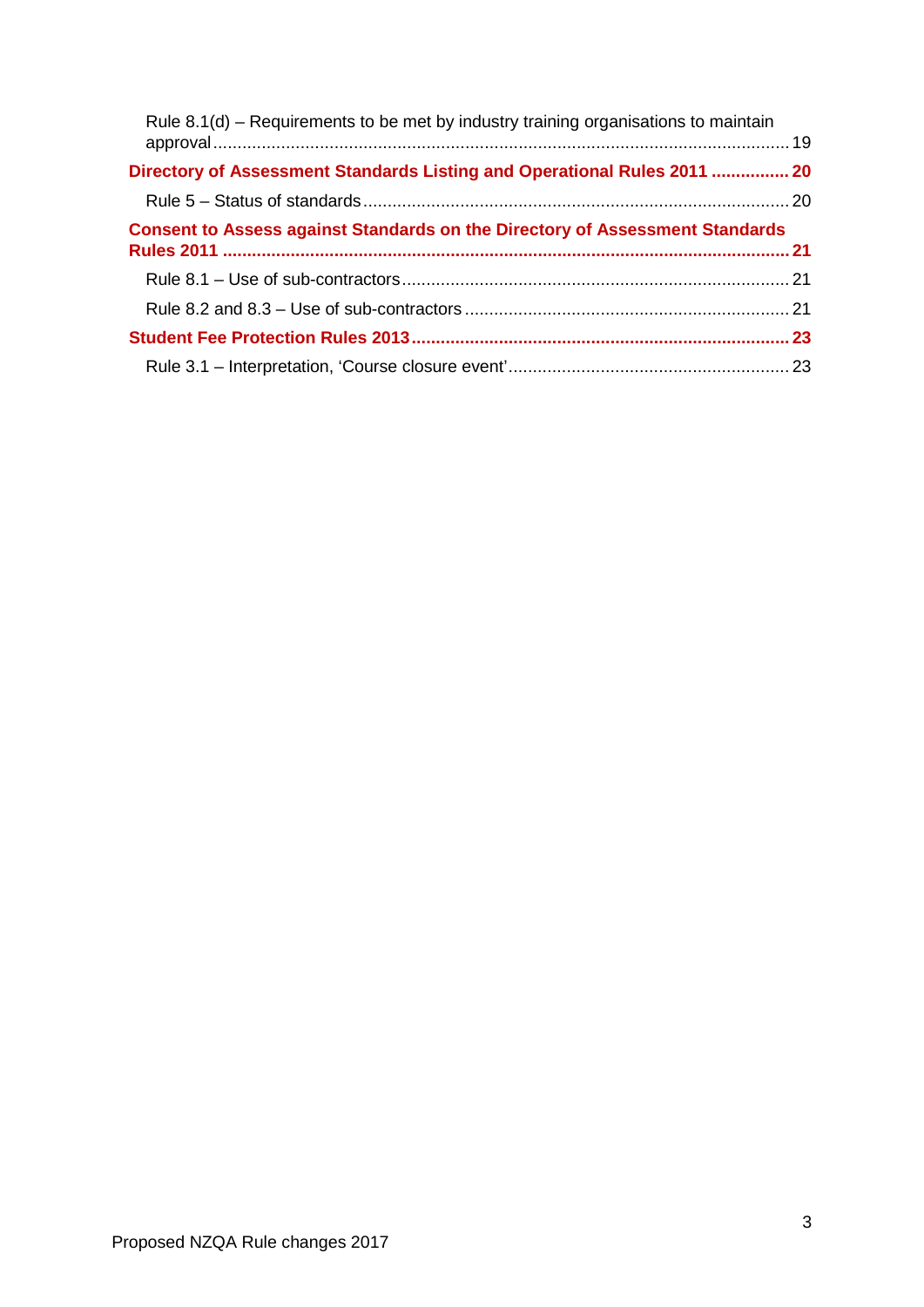# <span id="page-3-0"></span>**Quality Assurance (including External Evaluation and Review (EER)) Rules 2016**

[http://www.nzqa.govt.nz/about-us/our-role/legislation/nzqa-rules/eer-rules/external](http://www.nzqa.govt.nz/about-us/our-role/legislation/nzqa-rules/eer-rules/external-evaluation-rules-2016/1/)[evaluation-rules-2016/1/](http://www.nzqa.govt.nz/about-us/our-role/legislation/nzqa-rules/eer-rules/external-evaluation-rules-2016/1/)

### <span id="page-3-1"></span>**Rule 7.5 – Process for and participation in EER**

### **Current Rule:**

*Following the scheduling of an EER, NZQA will notify the institution or ITO of the compulsory scope items set out in Rule 7.6, consult the institution or ITO about the remaining scope of the EER and, after taking into account any submissions from the institution or ITO and any other relevant information, NZQA will set the scope for the review.* 

### **Proposed change:**

Add a rule to allow NZQA to change the agreed scope of an EER before, during or after an EER visit, where concerns are identified in an area not part of the original scope. The TEO would be informed of any such change.

### **Reason for change:**

NZQA has encountered situations where information obtained prior, during or after an EER visit indicates concerns about a TEO's performance in an area that is not part of the agreed scope. NZQA has an obligation, in terms of quality assurance and the public interest, to consider and fully evaluate these aspects even if they are not part of the original scope.

### **Impact on TEOs:**

This change may only affect TEOs where previously unknown concerns are identified after the original scope is set. The TEO would be informed of any change to the scope.

### <span id="page-3-2"></span>**Rule 10.2 - Fees**

### **Current Rule:**

*Where there is a finding in a reconsideration that there was a process failure in finalising the report or there were errors of fact or judgement, and the finalised report is amended as a result, no fee will be payable for the reconsideration.* 

### **Proposed change:**

Amend the Rule to specify that no reconsideration fee would be charged only in cases where an identified process failure or errors of fact or judgement result in one or both of the statements of confidence is changed as a result.

### **Reason for change:**

NZQA expects that errors of fact or judgement will be identified during the drafting of the EER report, when TEOs have the opportunity to comment on the findings. Requests for reconsideration of finalised reports are generally rare but can be very time consuming. NZQA considers that the cost associated with the reconsideration can be waived only where the identified process failures or errors of fact or judgement are significant enough to warrant a change to the statements of confidence.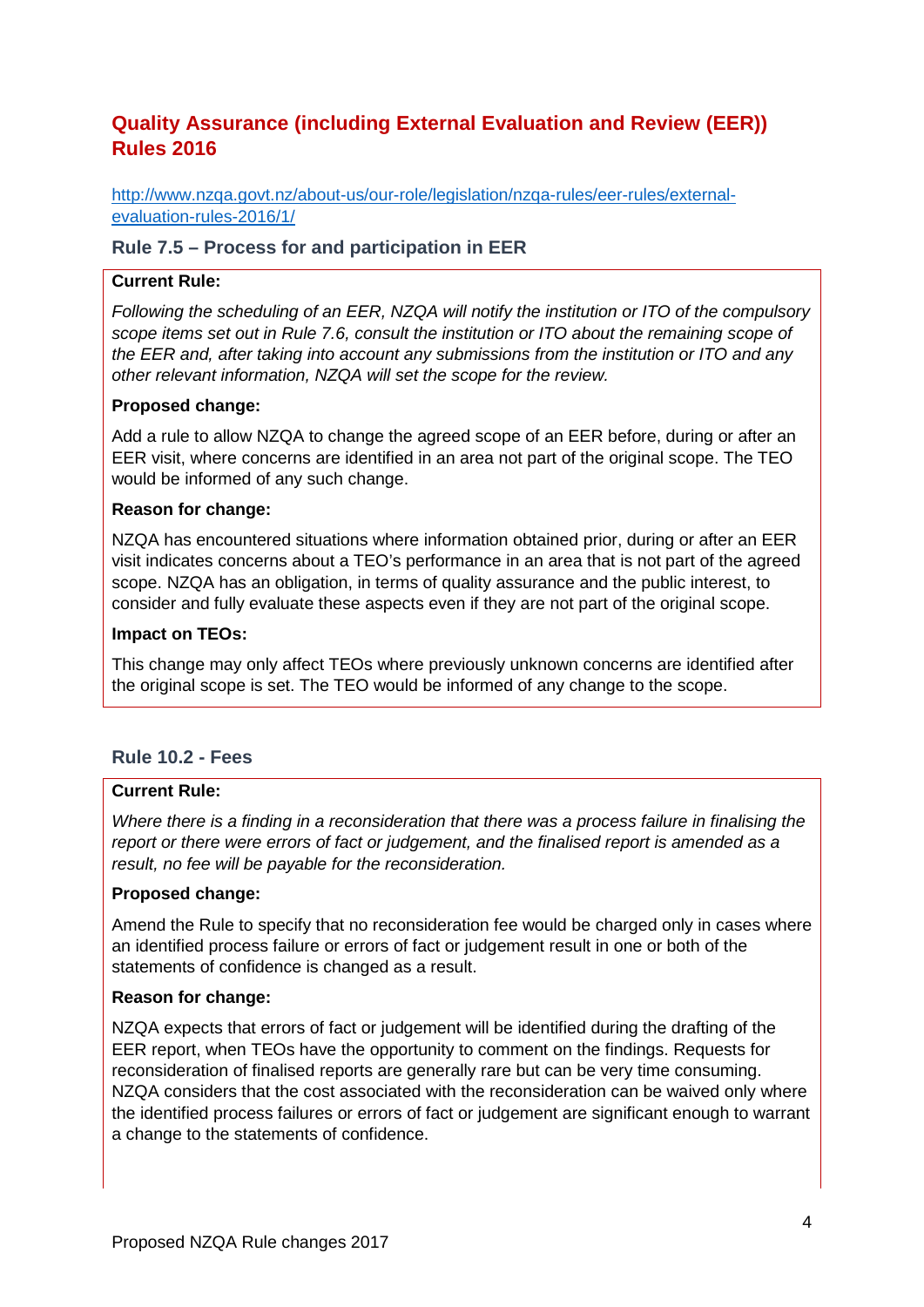### **Impact on TEOs:**

This change would only impact TEOs that apply for reconsideration and where the statements of confidence do not change as a result.

# <span id="page-4-0"></span>**Rule 13.6(a)– Restrictions on the assessment and moderation of student work by Category 3 and 4 institutions**

### **Current Rule:**

*Where an institution has not appointed any necessary Category 1 or 2 institution in accordance with Rules 13.2 and 13.5, and NZQA has not approved a longer period for the appointment under Rule 13.2,-*

*a. NZQA may appoint a suitable Category 1 or 2 institution, or where NZQA is unable to find a suitable Category 1 or 2 institution, NZQA may appoint one or more suitably qualified persons, so that students can continue to be assessed in their study or training without necessary disruption.* 

### **Proposed change:**

Remove the wording "…or where NZQA is unable to find a suitable Category 1 or 2 institution".

### **Reason for change:**

There are situations where it is appropriate for NZQA to appoint one or more suitably qualified persons in the first instance. This may be the case when there is considerable urgency in making the appointment or when the particular circumstances of the Category 3 or 4 institution, such as scope of delivery, are not suited to the appointment of another institution.

### **Impact on TEOs:**

No impact on TEOs.

# <span id="page-4-1"></span>**Rule 14 – Applications by Category 3 and 4 institutions for statutory permissions[1](#page-4-2)**

### **Current Rule:**

*14.1 A Category 4 institution will not be granted new statutory permissions until the institution improves its statements of confidence to at least Confident both in educational performance and in organisational capability in self-assessment at its next EER.*

*14.2 Where there are outstanding concerns over the quality of the provision of particular kinds of study or training of a Category 3 institution, or over non-compliance issues relating to the Act or Rules, NZQA will not grant new statutory permissions in those particular kinds of study or training until the institution improves its statements of confidence to at least Confident both in educational performance and in organisational capability in selfassessment at its next EER.* 

<span id="page-4-2"></span> <sup>1</sup> For example, programme approvals, accreditation, consent to assess against standards on the directory of assessment standards, etc.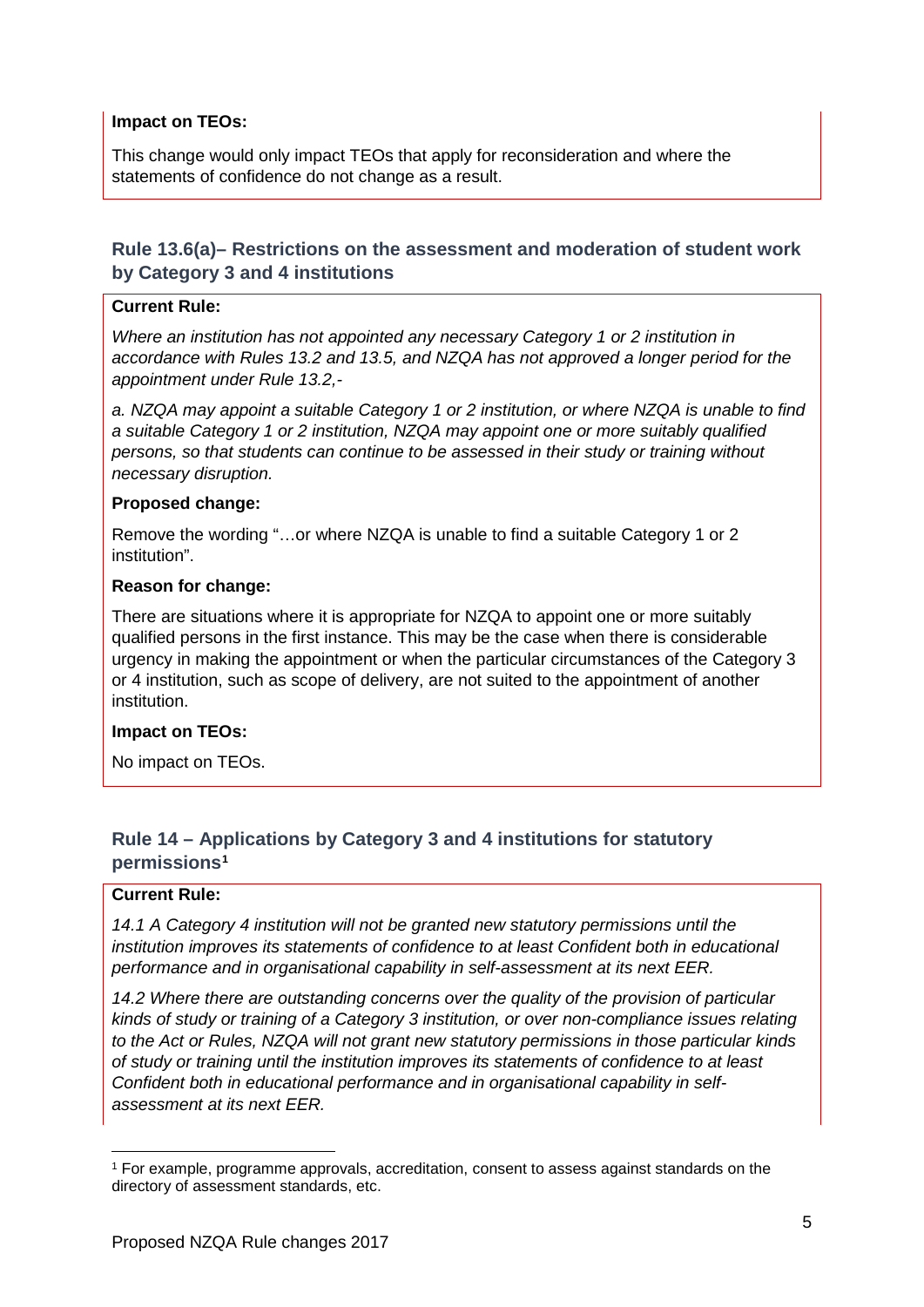*14.3 Despite the lack of confidence in the institution as a result of its EER Report, where NZQA is satisfied that a Category 3 or 4 institution is fully competent to provide particular kinds of study or training or where extenuating circumstances apply, NZQA may consider granting new statutory permissions.* 

### **Proposed change:**

Amend Rule 14 to apply to ITOs as well.

### **Reason for change:**

NZQA considers that where significant concerns exist about the performance of an institution that result in a Category 4 EER status, no further approvals are to be granted. The institution must focus on improving its performance within its existing scope of delivery, before it can be allowed to expand it.

The same applies to Category 3 institutions, but only in areas where there are concerns or non-compliance issues.

NZQA proposes that the same restrictions should apply to Category 3 or 4 ITOs<sup>[2](#page-5-1)</sup>.

Rule 14.3 will continue to provide the option to approve additional statutory permissions for Category 3 or 4 institutions or ITOs where the circumstances allow or require it.

### **Impact on TEOs:**

This change would only impact Category 3 or 4 ITOs that want to apply for further statutory permissions.

# <span id="page-5-0"></span>**Appendix 2, clause 2 – The integrated framework for evaluative quality assurance**

### **Current clause:**

*The high level policy expectations for the evaluative quality assurance framework are set out in the NZQA policy "Evaluative Quality Assurance Policy Framework" published on NZQA's website.* 

### **Description of change**:

Remove reference to the specific document, which no longer exists. Current information on the high-level expectations and underpinning principles of the Evaluative Quality Assurance Framework is available on the NZQA website.

### **Reason for change:**

The document in question is outdated and is no longer available on the NZQA website. It is not advisable for specific guidance documents to be referenced within the Rules as any changes to the documents would then also require changes to the Rules. This is the case here. Extensive guidance on the evaluative quality assurance framework and its processes is available on the NZQA website.

<span id="page-5-1"></span> <sup>2</sup> For ITOs, statutory permissions include programme approval and consent to assess against standards on the Directory of Assessment Standards.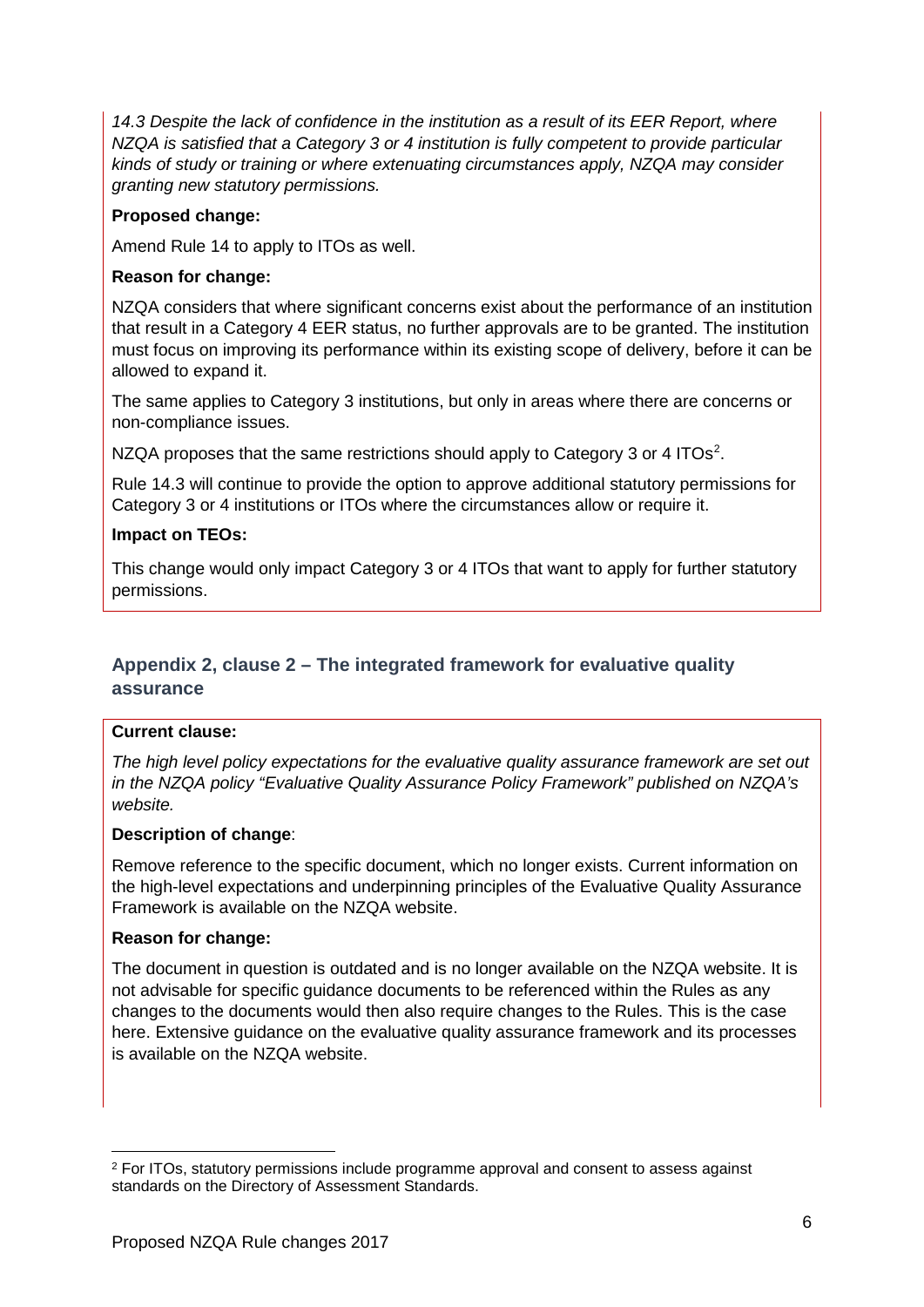### **Impact on TEOs:**

None. There is no change in requirements, and information continues to be available on the NZQA website.

### <span id="page-6-0"></span>**New Rule**

### **Proposed Rule:**

Require all institutions and ITOs to submit an annual statutory declaration to attest to their compliance with the Education Act 1989 and NZQA Rules.

### **Reason for change:**

TEOs (other than PTEs) are currently required to attest to their compliance with the Education Act 1989 and NZQA Rules prior to an EER. For some TEOs, however, this may be only once every four years.

Only PTEs are currently required (*under the Private Training Establishment Registration Rules 2013*) to submit an annual statutory declaration. However, a number of recent cases of serious non-compliance have involved TEOs other than PTEs.

NZQA therefore considers an annual statutory declaration from all institutions and ITOs will assist both NZQA and the TEOs in managing risks in terms of non-compliance.

If this Rule change is implemented, the annual statutory declaration will remove the need for the EER compliance declaration currently required under Rule 7.2(b). This Rule would therefore be revoked. The requirement to supply the annual statutory declaration under Rule 5.1.3(a) of the Private Training Establishment Registration Rules 2013 would also be revoked.

### **Impact on TEOs:**

TEOs will be required to submit a statutory declaration annually, instead of prior to an EER. NZQA would provide a template.

### <span id="page-6-1"></span>**New Rule**

### **Proposed change:**

Insert a Rule to prohibit Category 4 institutions from enrolling new students.

#### **Reason for change:**

A Category 4 EER rating represents very low levels of confidence by NZQA in an institution's educational performance and/or capability in self-assessment. While Category 4 outcomes are rare, NZQA considers that allowing further enrolments into those institutions is not in the students' best interest.

Immigration New Zealand already has regulations that do not allow the issuing of visas for Category 4 institutions. NZQA considers that the same protections should be extended to domestic students.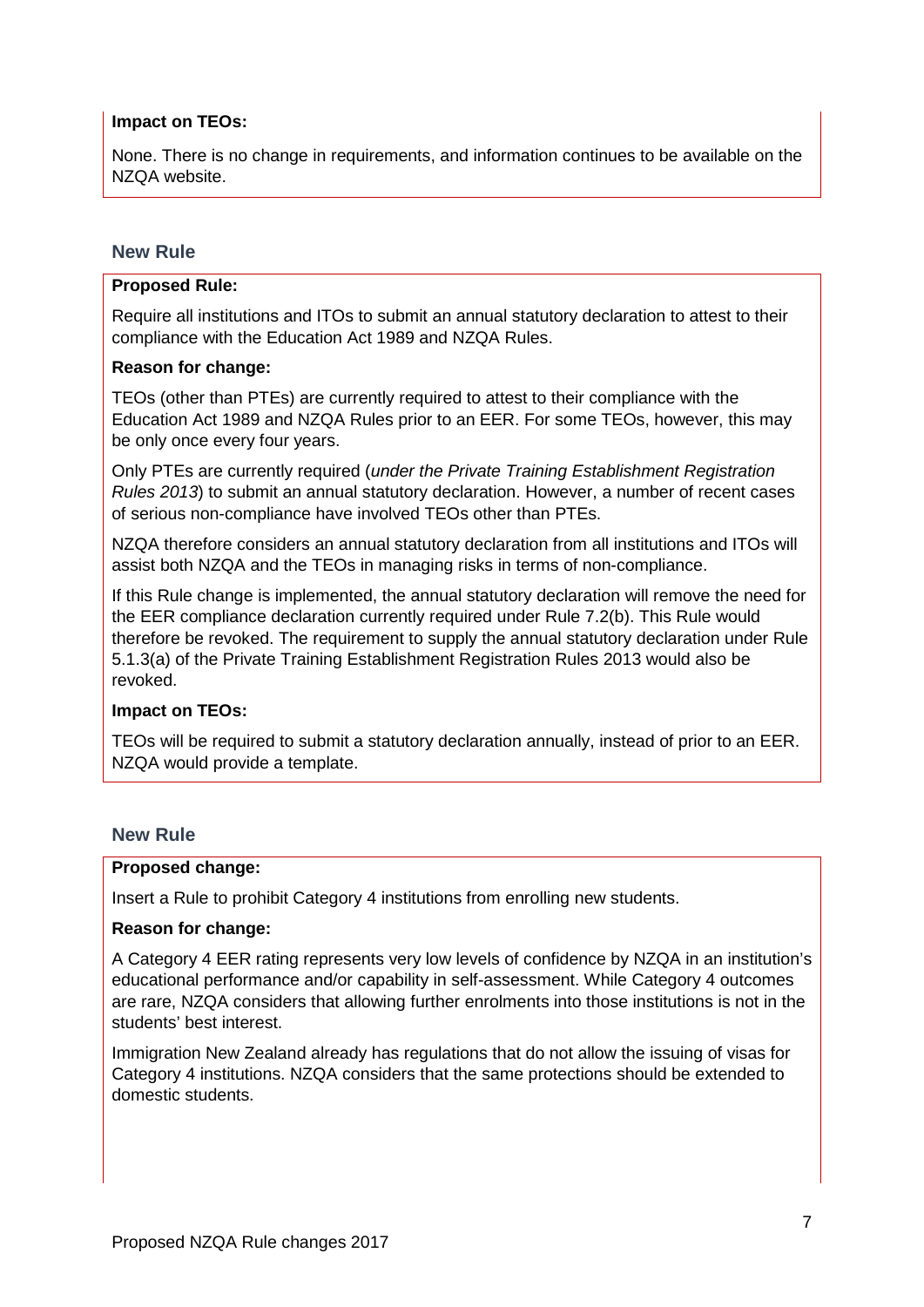# **Impact on TEOs:**

This change would only affect Category 4 providers. Depending on the TEO's size, programme or training scheme duration, and ability to improve its performance, the change could have an impact on business viability.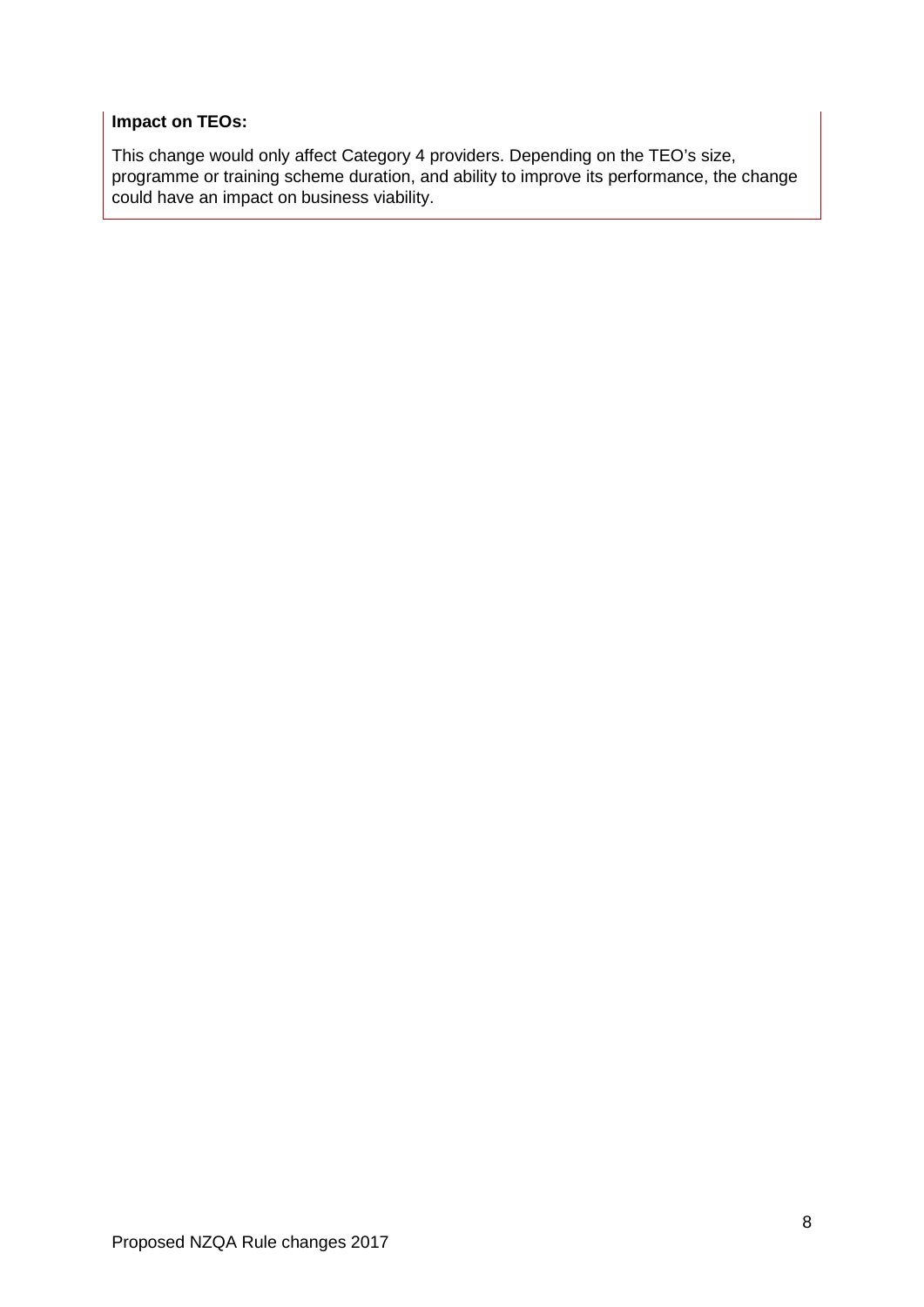# <span id="page-8-0"></span>**NZQF Programme Approval and Accreditation Rules 2013**

### <http://www.nzqa.govt.nz/assets/About-us/Our-role/Rules/Prog-App-Accred-Rules.pdf>

<span id="page-8-1"></span>**Rule 4.1, Criterion 4 – Criteria for approval of programmes for institutions under section 249 of the Act** 

### **Current criterion:**

*There is a written summary of the consultation undertaken, the views expressed, and consideration of the views. The consultation and summary must articulate the need for and acceptability of the programme to the relevant communities (including ākonga, whānau, hapū, iwi and where appropriate, hāpori Māori) and other key stakeholders (including any relevant academic, employer, industry, professional and other bodies).*

### **Proposed change:**

Add "qualification developers" to the list of key stakeholders.

### **Reason for change:**

To add further clarity to the criterion.

### **Impact for TEOs:**

No impact, the requirements have not changed as consultation with the qualification developer has always been expected.

# <span id="page-8-2"></span>**Rule 6.1, Criterion 1 – Criteria for the accreditation of institutions to provide approved programmes or parts of approved programmes under section 250 of the Act**

#### **Current Rule:**

*The institution has the capability and capacity to ensure assessment materials and decisions are fair, valid, consistent and appropriate, given the stated learning outcomes.* 

### **Proposed change:**

Add "for the level" following "appropriate".

### **Reason for change:**

To add further clarity to the criterion.

#### **Impact for TEOs:**

No impact, the requirements have not changed.

### <span id="page-8-3"></span>**Rule 12.2 – Requirements to be met to maintain accreditation**

### **Current Rule:**

*To continue to maintain accreditation to provide an approved programme or part of an approved programme leading to a degree or post-graduate qualification at levels 7 to 10 institutions (other than universities) must:*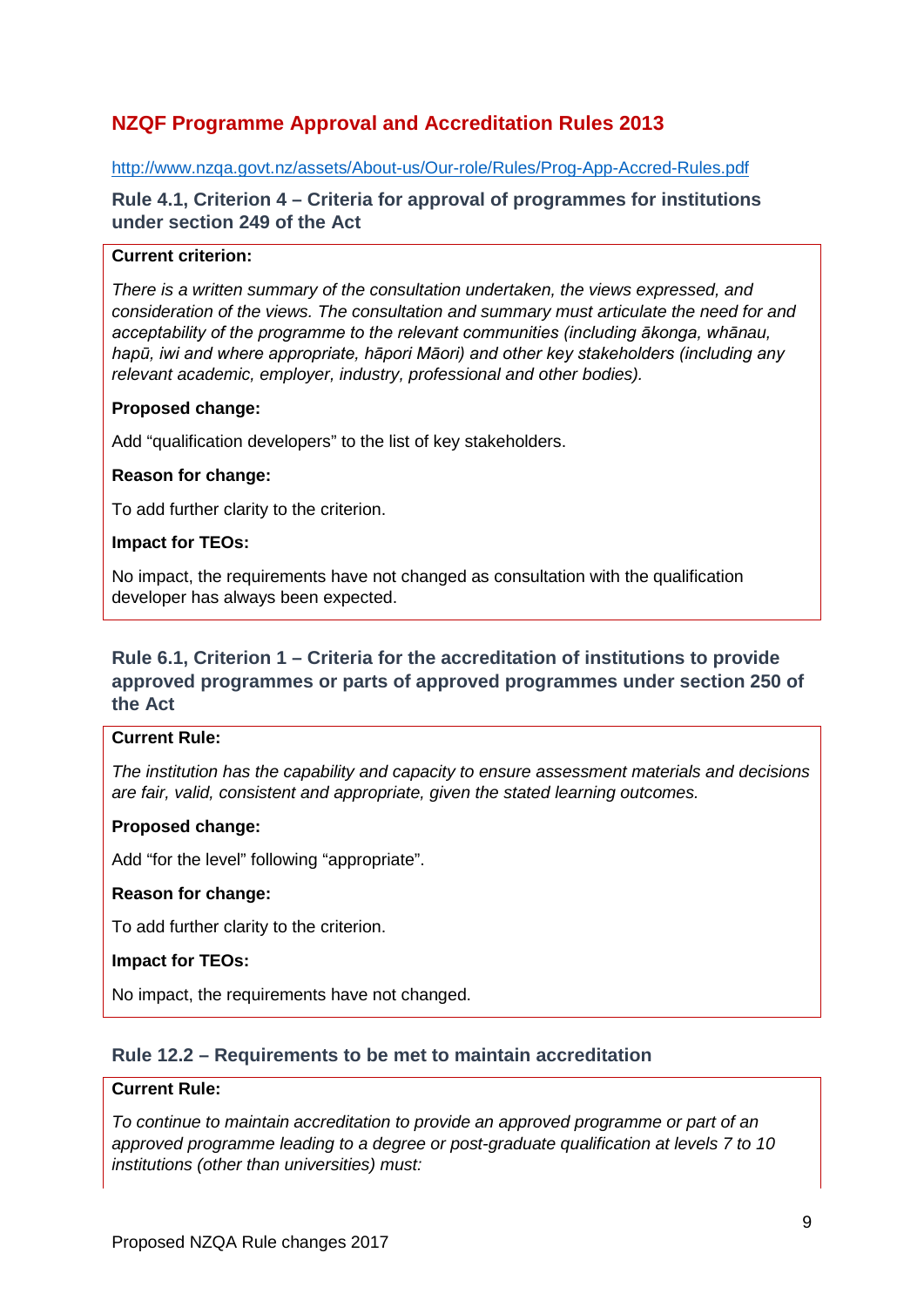*a. ensure the criteria specified within Rule 6.1 continue to be met.* 

*b. undertake self-assessment.* 

*c. provide the programme (or part) as it was approved, including adhering to the programme regulations, unless a specific change has been approved in writing by NZQA.* 

*d. participate in external evaluation and review. e. participate in monitoring, which will consist of either:* 

*i. annual visits to the institution by the NZQA appointed monitor, reports by the monitor on the implementation of the programme, and reviews of the first graduating years of programmes by the institution; or* 

*ii. where NZQA permits, self-monitoring in accordance with any conditions imposed by NZQA.* 

# **Proposed change:**

Amend the Rule to include Level 7 Diplomas. These are currently included in Rule 12.1 instead.

# **Reason for change:**

Level 7 Diplomas are at the same NZQF level as bachelor degrees. As such, NZQA considers that they warrant the same regulations and monitoring scrutiny as other Level 7 programmes currently included in Rule 12.2.

# **Impact for TEOs:**

TEOs delivering Level 7 Diplomas would need to ensure that they comply with the requirements of Rule 12.2.

# <span id="page-9-0"></span>**Rule 17.1 – Use of sub-contractors by institutions other than universities to provide approved programmes or parts of approved programmes**

# **Current Rule:**

*Where an institution (other than a university) proposes to use a sub-contractor to provide an approved programme or part of an approved programme on the institution's behalf, and the institution and the sub-contractor are both accredited to provide the programme (or part), the institution must notify NZQA of the sub-contracting arrangement prior to the programme (or part) being provided.* 

# **Proposed change:**

Amend the Rule to specify that certain information must be provided with the notification. This includes the sub-contracting agreement outlining the responsibilities and obligations of each party; the duration of the arrangement; the reason for the arrangement; confirmation that any advertising and other information provided to students would clearly show that the study is offered through a sub-contracting arrangement.

# **Reason for change:**

Even though Rule 17.1 does not require TEOs to apply for approval, it is important that any sub-contracting is conducted within set parameters and with clear delineation of responsibilities and accountabilities between the two parties.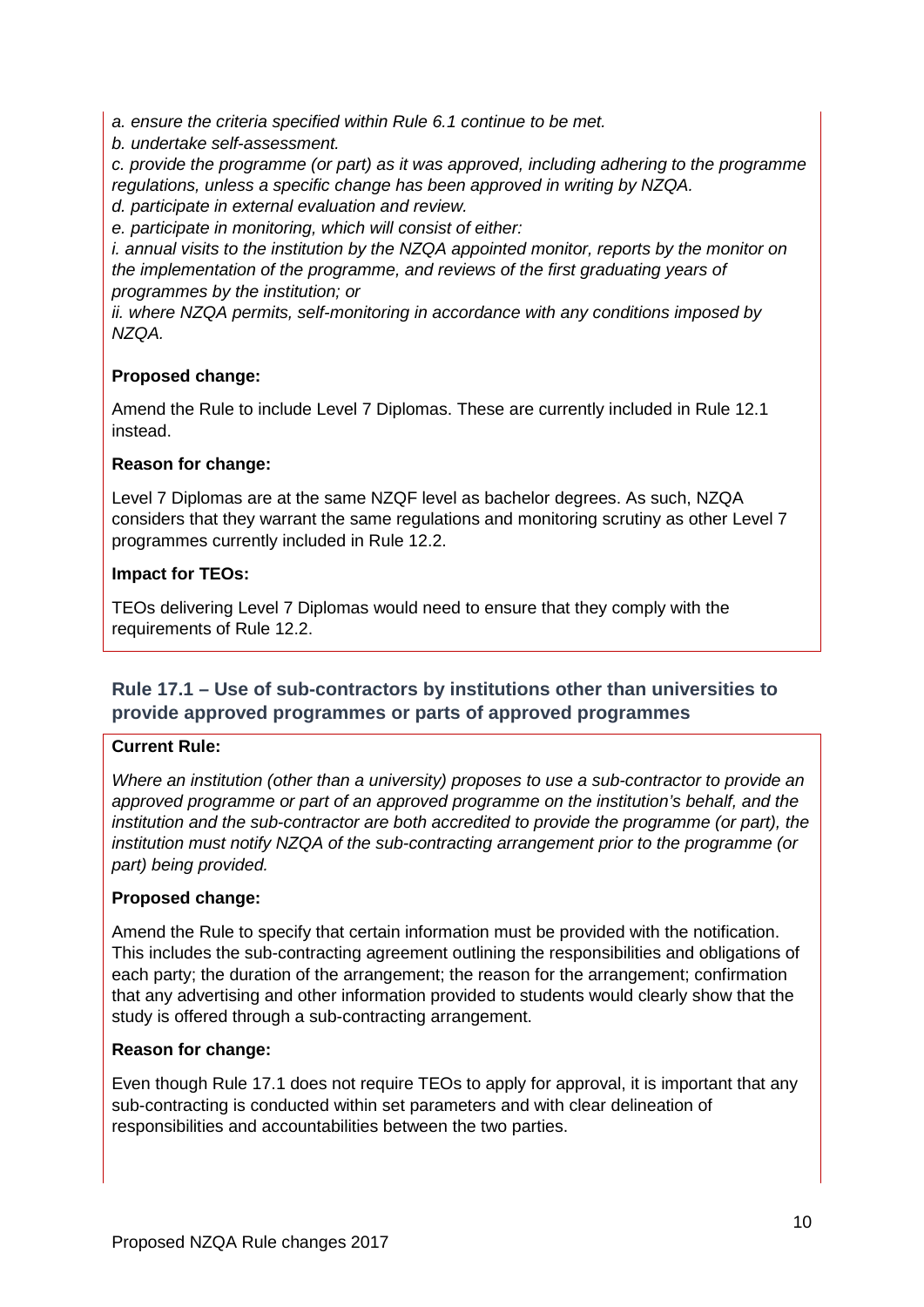# **Impact on TEOs:**

TEOs notifying NZQA of sub-contracting arrangements with another TEO that holds the same accreditation would need to provide the required information to NZQA and to ensure that the arrangement is appropriately maintained on an ongoing basis, as outlined in the sub-contracting agreement.

# <span id="page-10-0"></span>**Rule 17.2 and 17.4 – Use of sub-contractors by institutions other than universities to provide approved programmes or parts of approved programmes**

### **Current Rule:**

*17.2 Where an institution (other than a university) proposes to use a sub-contractor to provide an approved programme or part of an approved programme on the institution's behalf, and the sub-contractor does not itself hold accreditation, the institution must apply to NZQA for approval to engage the sub-contractor prior to any provision of the programme (or part) by the contractor.*

*17.4 NZQA will grant approval to an application under rule 17.2 where it is satisfied that: a. the institution remains responsible for the sub-contractor meeting all of the institution's obligations that are relevant for the accreditation.*

*b. the sub-contractor will meet all relevant obligations in the Act and in rules made under section 253 of the Act in relation to the provision of the programme.* 

*c. there is a formal documented arrangement between the holder and the sub-contractor that includes provisions to ensure that NZQA is able to exercise its quality assurance and enforcement powers and functions in respect of the acts or omissions of the sub-contractor relating to the provision of the programme.* 

*d. the information and advertising for the study or training clearly states that it is through a sub-contracting arrangement.* 

*e. all student enrolments are through the institution, and the institution maintains all student enrolment and academic information.* 

# **Proposed change:**

Introduce a Rule to specify that the holder of an approval to sub-contract approved programmes (or part), has an ongoing responsibility to ensure that the sub-contracting is conducted in accordance with the requirements of Rule 17.4. Failure to do so may result in the withdrawal of the sub-contracting approval.

### **Reason for change:**

To ensure that sub-contracting arrangements approved under Rule 17.4 are appropriately maintained and monitored.

### **Impact on TEOs:**

No impact on TEOs. Sub-contracting approval holders are already expected to continue to comply with the sub-contracting requirements. Adding a specific Rule would clarify this expectation.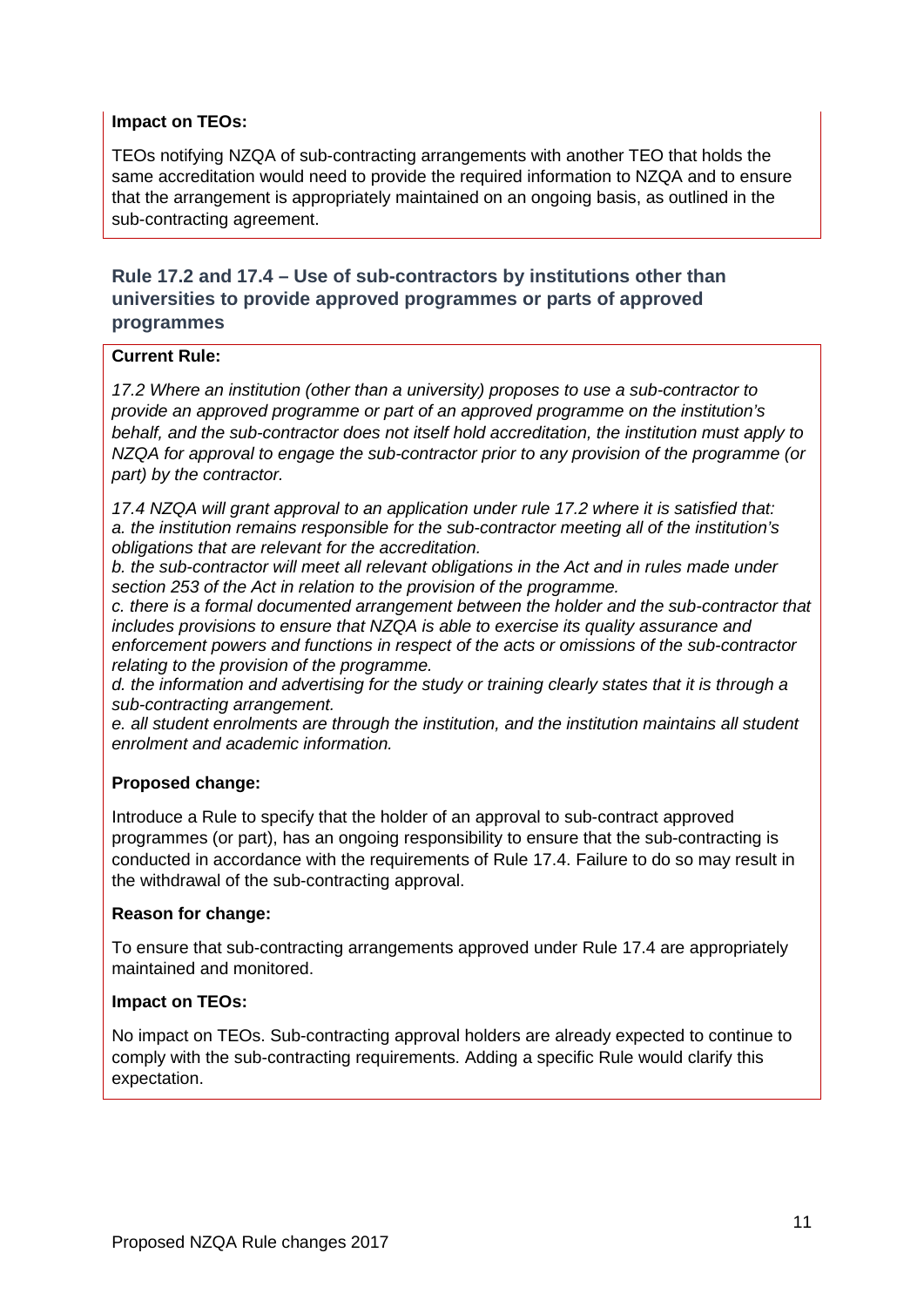# <span id="page-11-0"></span>**Training Scheme Rules 2012**

<http://www.nzqa.govt.nz/assets/About-us/Our-role/Rules/Training-Scheme-Rules-2012.pdf>

### <span id="page-11-1"></span>**Rule 4 – Criteria for approval of training schemes**

### **New criterion**

### **Proposed change:**

Insert a criterion requiring institutions to have an adequate process for the ongoing review of training schemes (in terms of content and currency) and for monitoring the outcomes for trainees and other stakeholders.

### **Reason for change:**

This change would ensure that training schemes are regularly reviewed to ensure that they remain fit for purpose and achieve the intended outcomes for trainees.

### **Impact on TEOs:**

TEOs that apply for training scheme approval will be required to demonstrate that they have an appropriate self-assessment process for the review of training schemes. TEOs that already hold training scheme approval will be required to put in place appropriate selfassessment policies for the review of training schemes.

# <span id="page-11-2"></span>**Rule 12.2 – Use of sub-contractors to provide training schemes**

### **Current Rule:**

*Where an institution proposes to use a sub-contractor to provide a training scheme on the institution's behalf, and the institution and the sub-contractor have both been granted approval to provide the training scheme, the institution must notify NZQA of the subcontracting arrangement prior to the training scheme being provided.* 

### **Proposed change:**

Amend the Rule to specify that certain information must be provided with the notification. This includes the sub-contracting agreement which outlines the responsibilities and obligations of each party; the duration of the arrangement; the reason for the arrangement; confirmation that any advertising and other information provided to students would clearly show that the training is offered through a sub-contracting arrangement.

### **Reason for change:**

Even though Rule 12.2 does not require TEOs to apply for approval, it is important that any sub-contracting is conducted within set parameters and with clear delineation of responsibilities and accountabilities between the two parties.

### **Impact on TEOs:**

TEOs notifying NZQA of sub-contracting arrangements with another TEO that holds the same training scheme approval would need to provide the required information to NZQA and to ensure that the arrangement is appropriately maintained on an ongoing basis, as outlined in the sub-contracting agreement.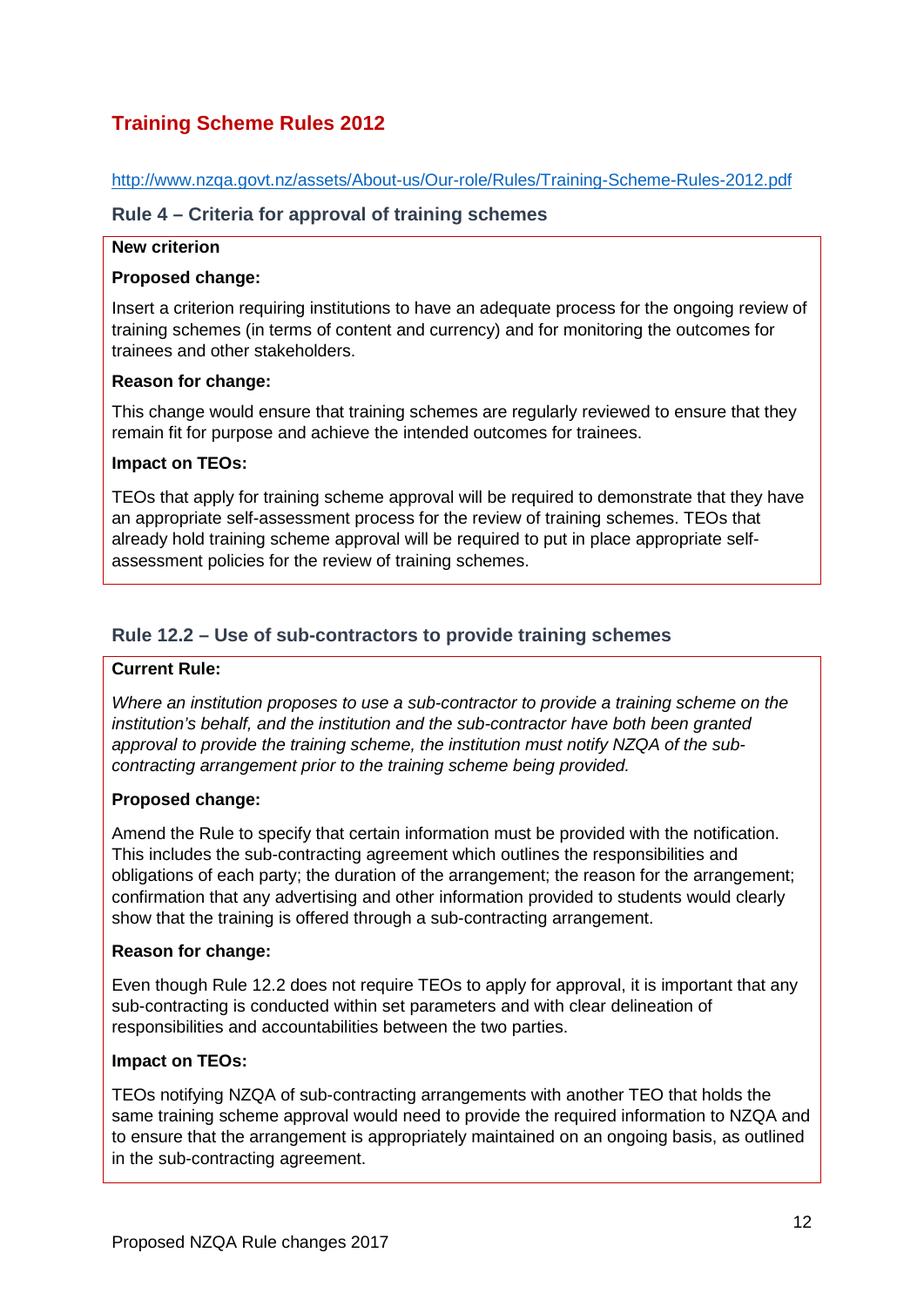# <span id="page-12-0"></span>**Rule 12.3 and 12.5 – Use of sub-contractors to provide training schemes**

### **Current Rule:**

*12.3 Where an institution proposes to use a sub-contractor to provide a training scheme that the institution has been approved to provide, and the sub-contractor has not itself been granted approval, the institution must apply to NZQA for approval to engage the subcontractor.* 

*12.5 NZQA will grant approval to an application under rule 12.3 where it is satisfied that:*

*a. the institution remains responsible for the sub-contractor meeting all of the institution's obligations that are relevant for the training scheme.*

*b. the sub-contractor will meet all relevant obligations in the Act and in rules made under section 253 of the Act in relation to the provision of the training scheme.*

*c. there is a formal documented arrangement between the holder and the sub-contractor that includes provisions to ensure that NZQA is able to exercise its quality assurance and enforcement powers and functions in respect of the acts or omissions of the sub-contractor relating to the provision of the training scheme.*

*d. the information and advertising for the training clearly states that it is provided through a sub-contracting arrangement.*

*e. all student enrolments are through the institution, and the institution maintains all student enrolment and academic information.* 

### **Proposed change:**

Introduce a Rule to specify that the holder of an approval to sub-contract the delivery of a training scheme has an ongoing responsibility to ensure that the sub-contracting is conducted in accordance with the requirements of Rule 12.5. Failure to do so may result in the withdrawal of the sub-contracting approval.

### **Reason for change:**

To ensure that sub-contracting arrangements approved under Rule 12.5 are appropriately maintained and monitored.

### **Impact on TEOs:**

No impact on TEOs. Sub-contracting approval holders are already expected to continue to comply with the sub-contracting requirements. Adding a specific Rule will clarify this expectation.

# <span id="page-12-1"></span>**New Rule**

### **Proposed change:**

Introduce a rule equivalent to Rule 18 of the *NZQF Programme Approval and Accreditation Rules 2013* to set out the mandatory English language proficiency requirements for enrolment of international students into a training scheme.

### **Reason for change:**

Even though training schemes do not lead to qualifications on the NZQF, they do lead to an award, and are approved to a specified level of the NZQF. NZQA considers that it is important to ensure that all international students, regardless of whether they enrol in a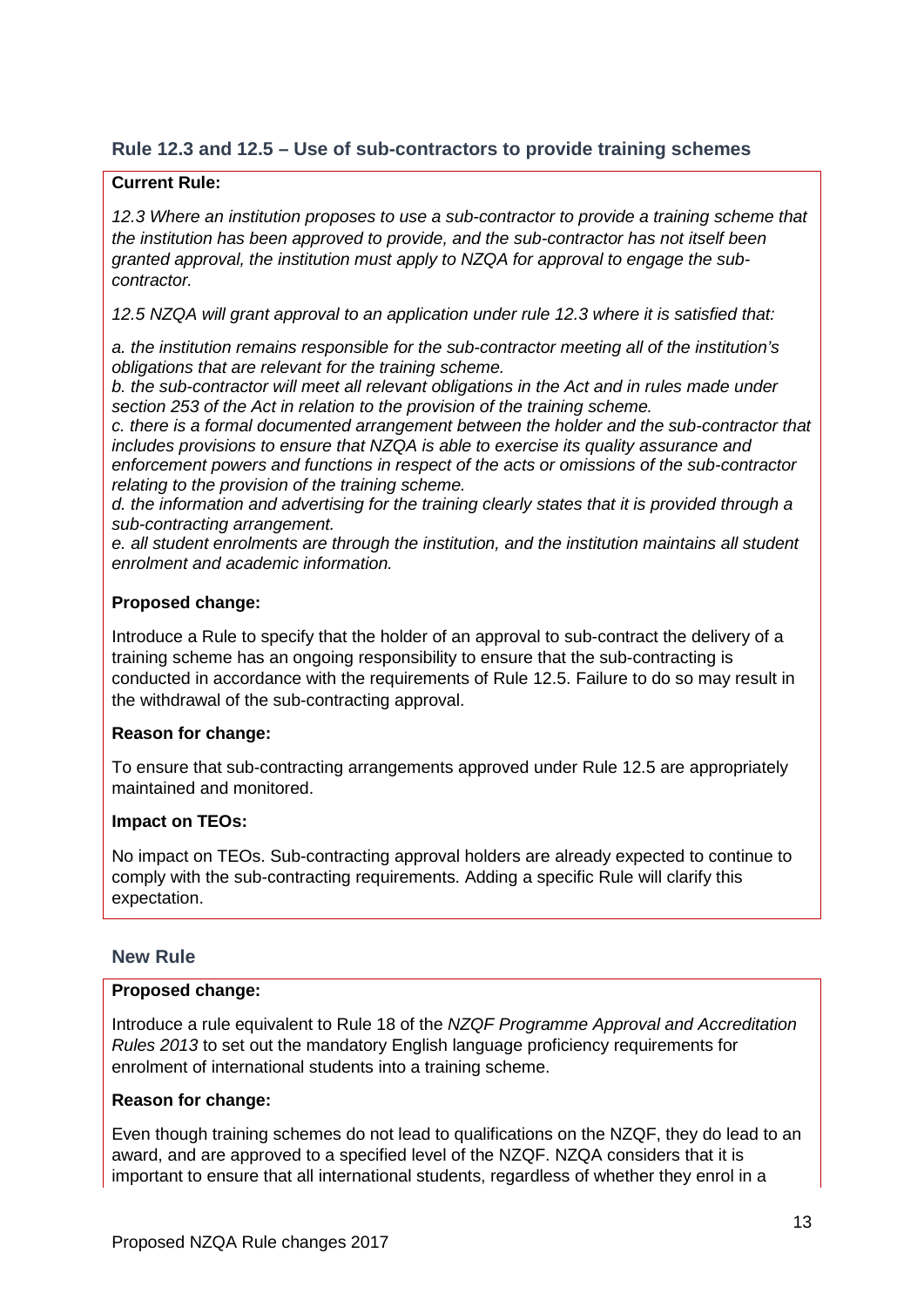programme or a training scheme, have a sufficient level of English to successfully complete their study or training.

### **Impact for TEOs:**

This change would only affect TEOs that enrol international students in training schemes. These TEOs would have to update their admissions criteria, process and any marketing material to ensure that international students are aware of and meet the English language requirements for the level they are enrolling in, prior to commencing their training.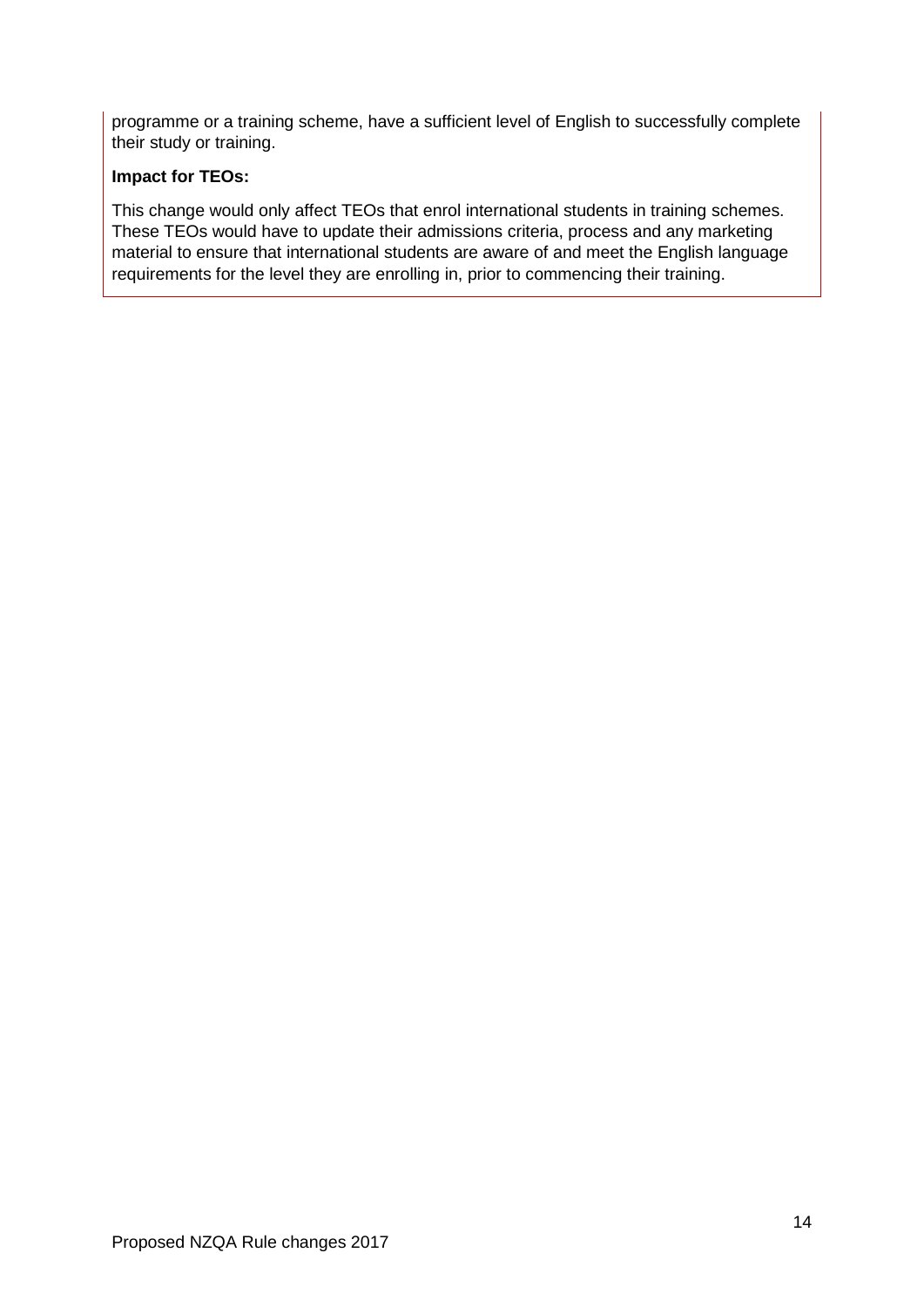# <span id="page-14-0"></span>**NZQF Qualification Listing and Operational Rules 2016**

<http://www.nzqa.govt.nz/assets/About-us/Our-role/Rules/Prog-App-Accred-Rules.pdf>

### <span id="page-14-1"></span>**Rule 4.1(g) – Qualification details listed on the NZQF for all qualifications**

### **Current Rule:**

*The details of all qualifications to be listed on the NZQF are:*

*(g) the name, contact details, and legal status of the appointed qualification developer*

### **Proposed change:**

Remove requirement for the contact details and legal status of the qualification developer to be included in the qualification listing.

### **Reason for change:**

These details are no longer included in qualification listings.

### **Impact on TEOs or qualification developers:**

Reduces requirements.

# <span id="page-14-2"></span>**Rule 5.3(c) – Further details for qualifications listed at levels 1 to 6**

### **Current Rule:**

*For the purposes of Rule 5.2(e) mandatory conditions include:*

*(c) any standards critical to achieving the outcomes in the graduate profile*

### **Proposed change:**

Clarify that "standards" in this context refers to standards on the Directory of Assessment Standards.

### **Reason for change:**

Clarifies the Rule.

**Impact on TEOs or qualification developers:**

No impact on TEOs. The requirements remain the same.

# <span id="page-14-3"></span>**Rule 6.2 – Use of te reo Māori in listing qualifications**

### **Current Rule:**

*Where the qualifications are listed in te reo Māori, the listing details in Rule 4.2(c) and (d)(i) will contain an English equivalent.* 

### **Proposed change:**

Correct referencing error – there is no Rule 4.2. The correct reference is Rule 4.1(c) and (d).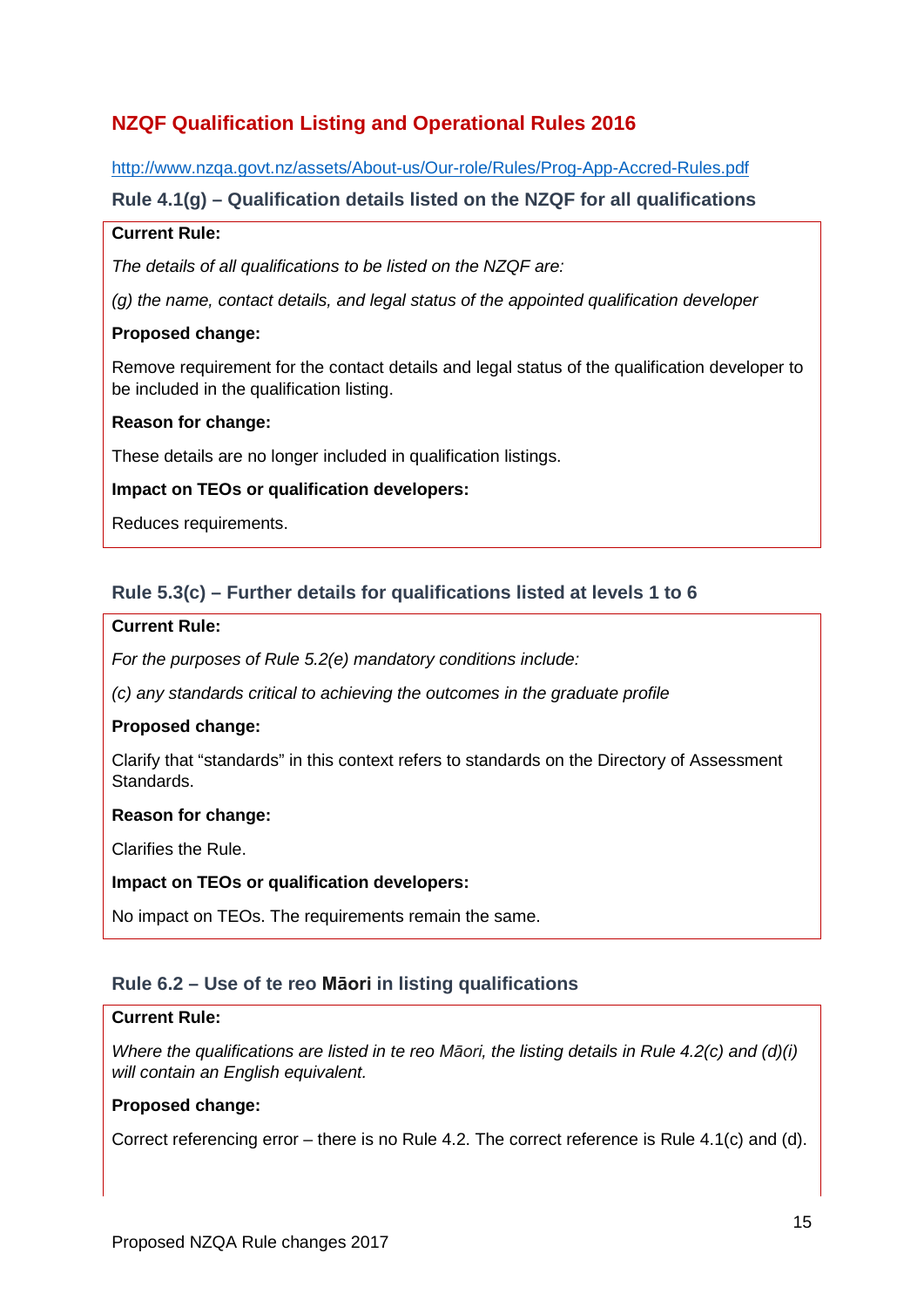# **Reason for change:**

Corrects previous drafting error.

### **Impact on TEOs or qualification developers:**

No impact on TEOs. The requirements remain the same.

# <span id="page-15-0"></span>**Rule 10.5 – Content and process for applications for approval to list qualifications on the NZQF**

### **Current Rule:**

*NZQA may release the applicant from all or part of the requirements in Rule 10.3(d) or (e), where the applicant satisfies NZQA there is good reason to do so.* 

### **Proposed change:**

Add a reference to Rule 10.2(a) to enable NZQA to release qualification developers from the requirement to apply for approval to develop a qualification, when there is good reason to do so.

### **Reason for change:**

In practice, there are circumstances when there is clear need for a qualification and it is therefore appropriate to release the qualification developer from the requirement to first apply for approval to develop. For example, if a new qualification is needed as a result of a qualification review or due to regulatory requirements, the developer may be able to apply directly for approval of the qualification.

# **Impact on TEOs or qualification developers:**

No impact on TEOs. It may simplify the process for qualification developers in some circumstances.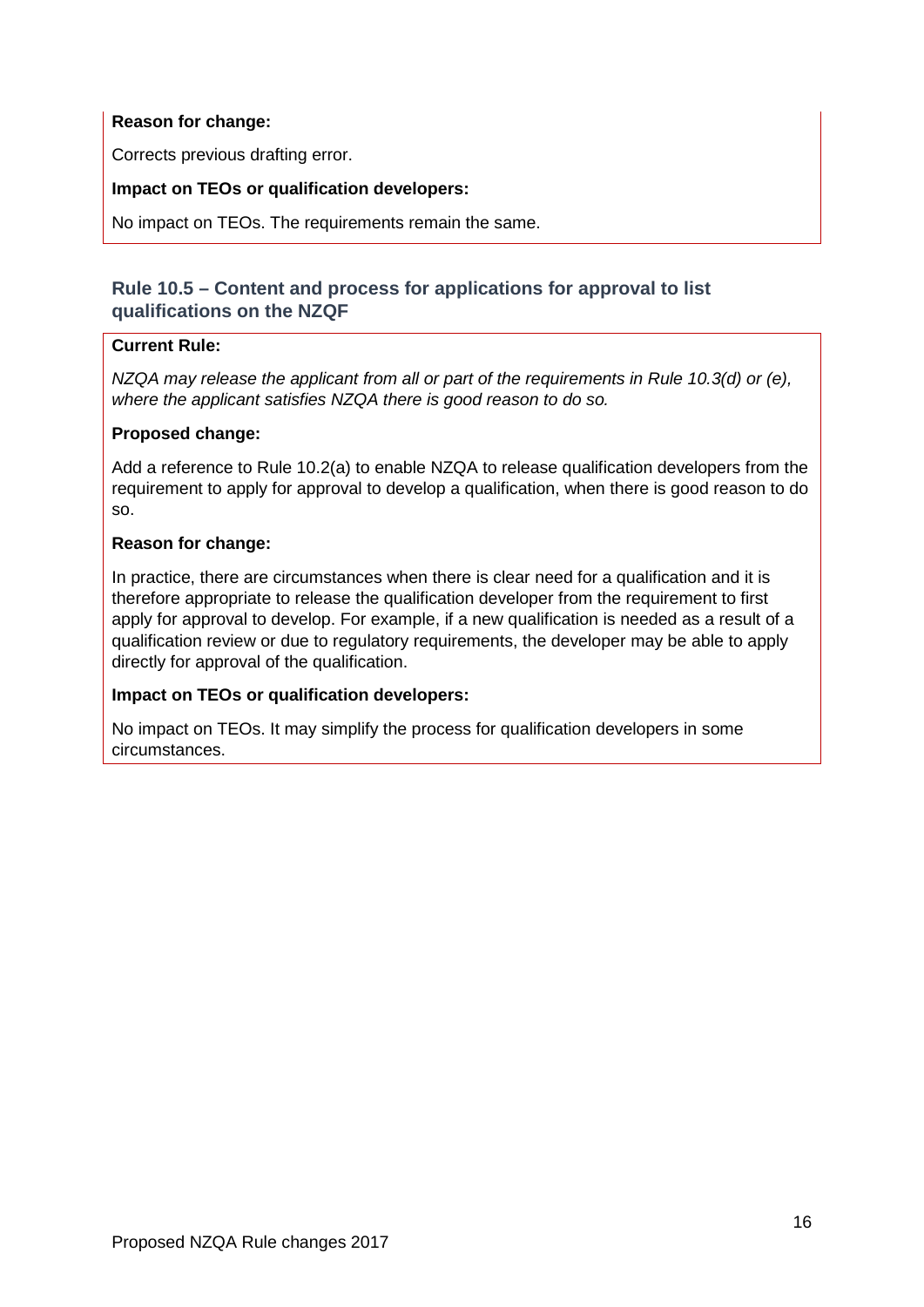# <span id="page-16-0"></span>**Private Training Establishment Registration Rules 2013**

<http://www.nzqa.govt.nz/assets/About-us/Our-role/Rules/Prog-App-Accred-Rules.pdf>

### <span id="page-16-1"></span>**Rule 5.1.3(ac) – Business management**

### **Current Rule:**

*Where the PTE is a signatory to the Code of Practice for the Pastoral Care of International Students under Part 18A of the Act and does not receive any funding from the Tertiary Education Commission under Part 13A of the Act, that PTE must electronically transmit to the Ministry of Education from its student management system the student and other information, by the method and from the date, as set out in Appendix 1.*

### **Proposed change:**

Replace reference to the Code of Practice for the Pastoral Care of International Students with "the Code made under part 18A of the Act".

### **Reason for change:**

In July 2016, the Education (Pastoral Care of International Students) Code of Practice 2016 replaced the Code of Practice for the Pastoral Care of International Students. Amending the Rule to refer to the code made under Part 18A of the Act without referring to its current title, would ensure that the Rules would not require a change in future, should the title of the code change again.

### **Impact on TEOs or qualification developers:**

No impact on TEOs. Requirements remain the same.

# <span id="page-16-2"></span>**Rule 5.1.9(a)**

### **Current Rule:**

*Undertakes on-going self-assessment and participates in EER in accordance with EER requirements*

### **Proposed change:**

Specify that the self-assessment undertaken by the PTE has to be effective.

### **Reason for change:**

It is important to ensure that self-assessment is not only carried out on an ongoing basis, but that it is also done effectively. The quality of the self-assessment will then be evaluated during EER.

### **Impact on PTEs:**

No impact on PTEs. No new requirements are introduced.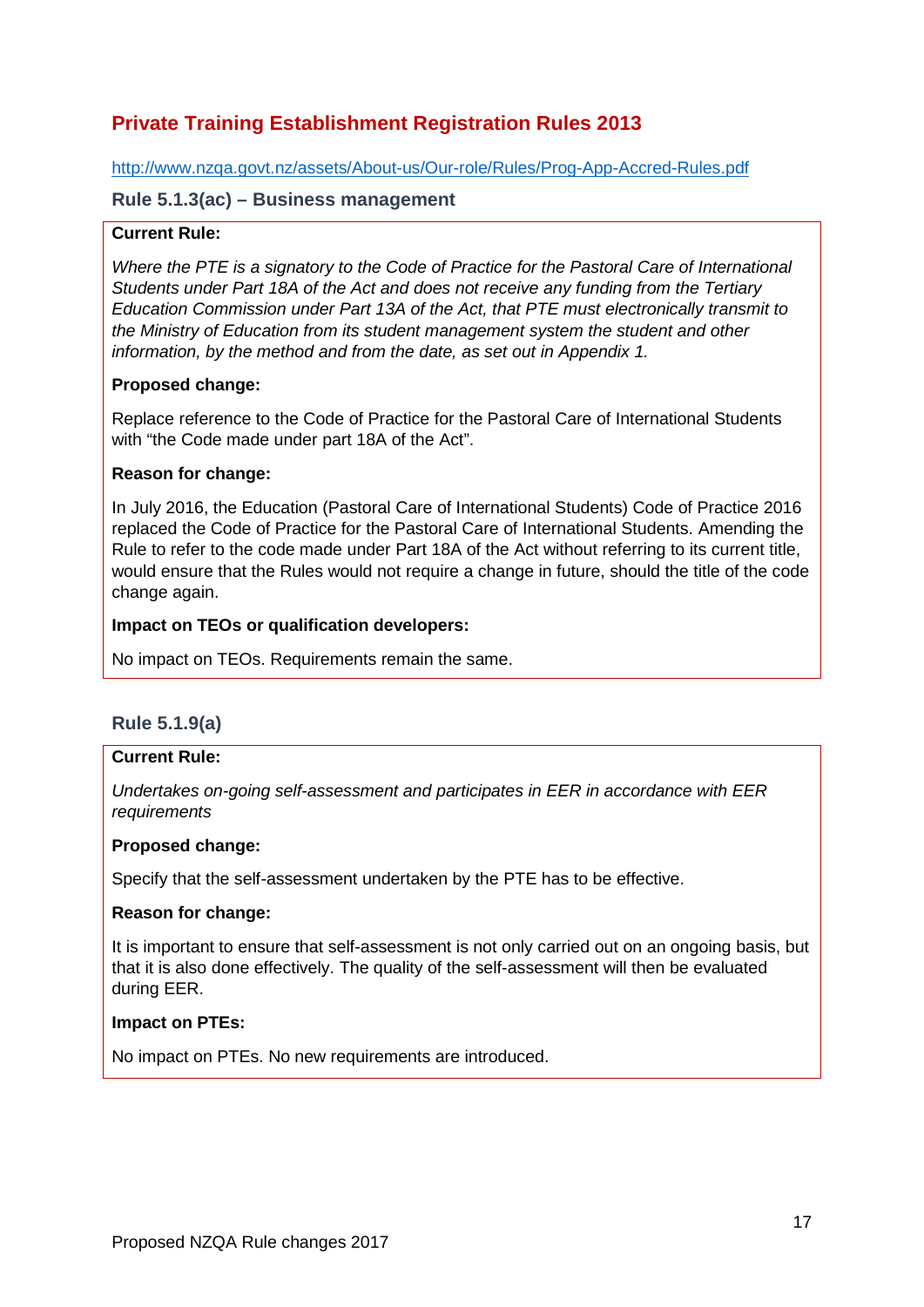# <span id="page-17-0"></span>**Rule 5.1.9(b) – Participation in self-assessment and EER**

### **Current Rule:**

*Where, as a result of an EER undertaken by NZQA, the PTE receives statements of confidence below Confident, the PTE immediately undertakes improvement actions, has a clear plan for compliance with any applicable sanctions, and implements that plan.* 

### **Proposed change:**

Amend the Rule so that the PTE is required to immediately prepare an improvement plan and to follow it.

### **Reason for change:**

In these circumstances, PTEs do not need a plan for compliance since compliance is externally specified for them. They do, however, need to put in place their own improvement plan to lift the overall performance of the organisation.

### **Impact on PTEs:**

Only for Category 3 and 4 PTEs. This change aligns the Rules with established practice for the management of Category 3 and 4 PTEs.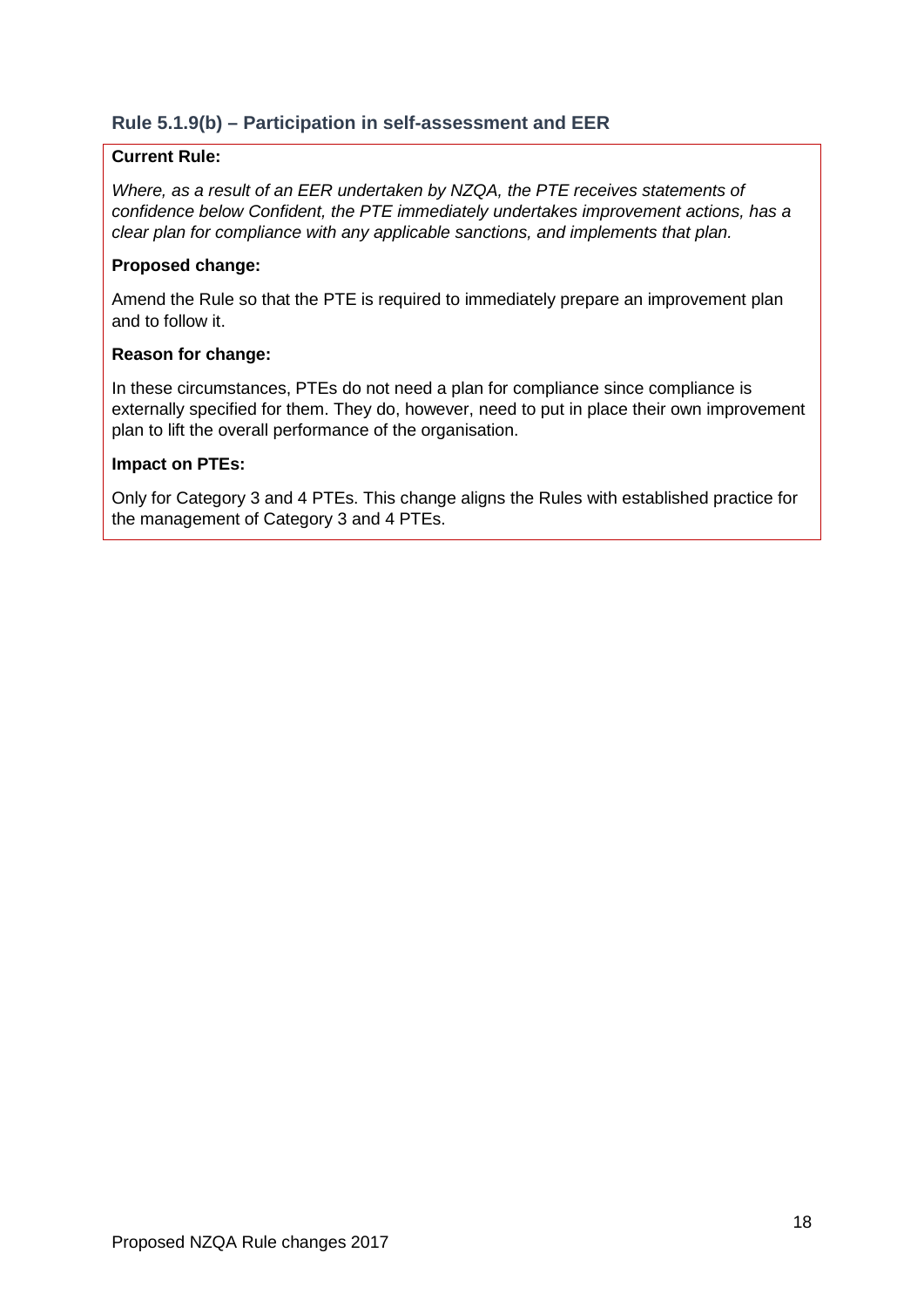# <span id="page-18-0"></span>**NZQF Industry Training Programme Approval Rules 2012**

[http://www.nzqa.govt.nz/assets/About-us/Our-role/Rules/NZQF-Industry-Training-](http://www.nzqa.govt.nz/assets/About-us/Our-role/Rules/NZQF-Industry-Training-Programme-Approval-Rules-2012.pdf)[Programme-Approval-Rules-2012.pdf](http://www.nzqa.govt.nz/assets/About-us/Our-role/Rules/NZQF-Industry-Training-Programme-Approval-Rules-2012.pdf)

# <span id="page-18-1"></span>**Rule 5.1(c) – Criteria for approval of industry training programmes under section 249 of the Act**

#### **Proposed change:**

Add a criterion under 5.1(c) for industry training programme approval applications to specify how the industry training organisation (ITO) will monitor and assure the consistency of qualification achievement by students.

### **Reason for change:**

The proposed change aligns the Rules with the consistency process in which ITOs already participate.

### **Impact on TEOs:**

Only affects ITOs when they apply for industry training programme approval. While this is a new criterion in terms of inclusion in the Rules, the monitoring of consistency is already an established practice in the sector. Therefore, the impact is not considered significant.

# <span id="page-18-2"></span>**Rule 8.1(d) – Requirements to be met by industry training organisations to maintain approval**

#### **Proposed change:**

Add a requirement under 8.1(d) requiring ITOs to also participate and cooperate in the process of assuring consistency, and when reporting graduate achievement, to provide sufficient evidence to demonstrate the consistency of graduate outcomes effectively.

#### **Reason for change:**

The proposed change aligns the Rules with the consistency process in which ITOs already participate.

#### **Impact on TEOs:**

While this is a new requirement in terms of inclusion in the Rules, the monitoring of consistency is already an established practice in the sector. Therefore, the impact is not considered significant.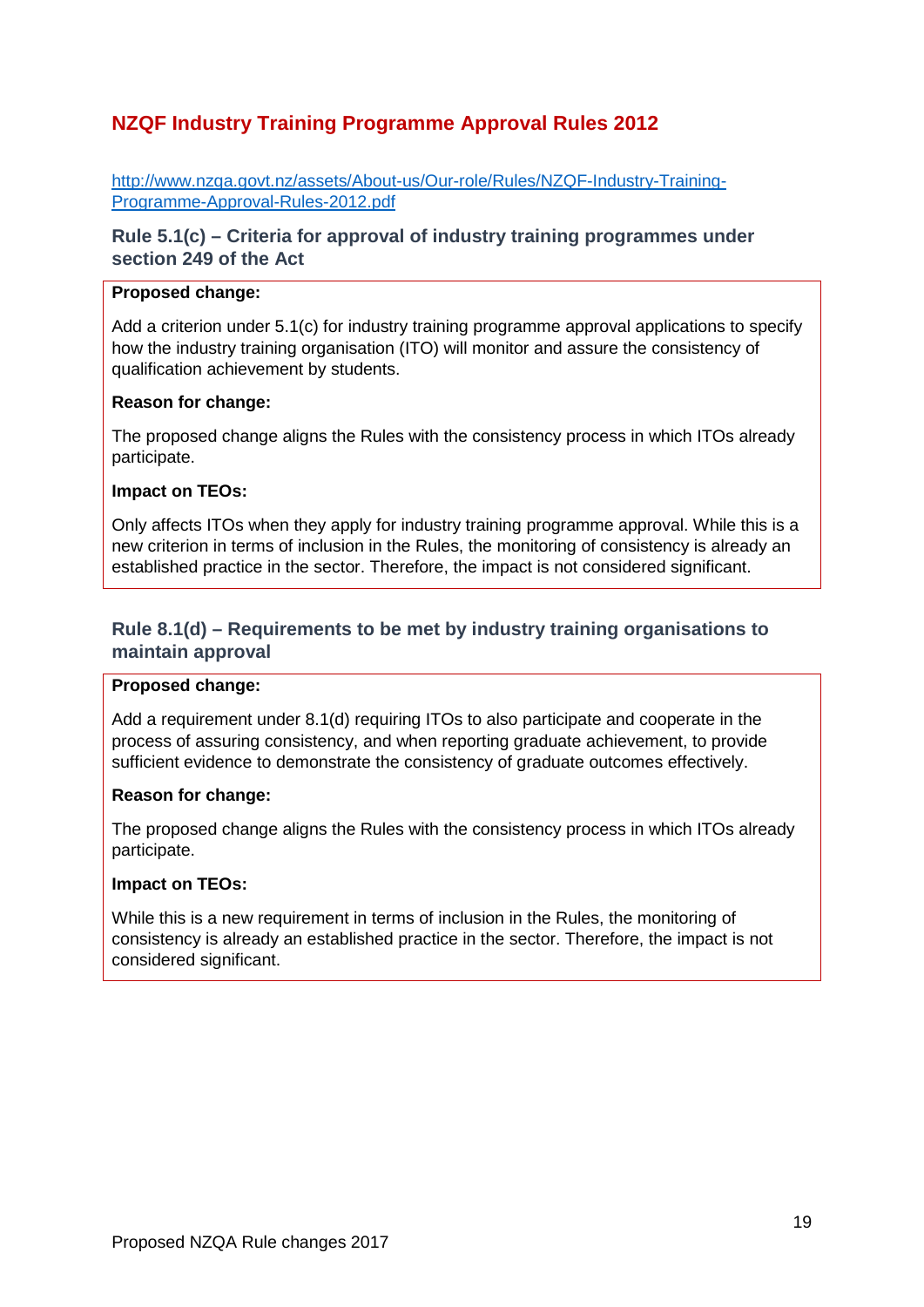# <span id="page-19-0"></span>**Directory of Assessment Standards Listing and Operational Rules 2011**

<http://www.nzqa.govt.nz/assets/About-us/Our-role/Rules/standards-listing-rules-11-14.pdf>

### <span id="page-19-1"></span>**Rule 5 – Status of standards**

### **Proposed change:**

Add a new sub-Rule to specify that a last date for assessment shall be applied to superseded versions of a standard up to a maximum of 4 years from the approval date of the new version.

### **Reason for change:**

Currently superseded versions of standards do not expire and there is evidence that these continue to be offered by TEOs, despite the availability of a more up-to-date version. The proposed change would encourage providers to transition to the most current version.

### **Impact on TEOs:**

The change would provide for a substantial transition period (up to 4 years) to allow TEOs sufficient time to action programme changes where necessary and to finalise resources required to transition to the new version.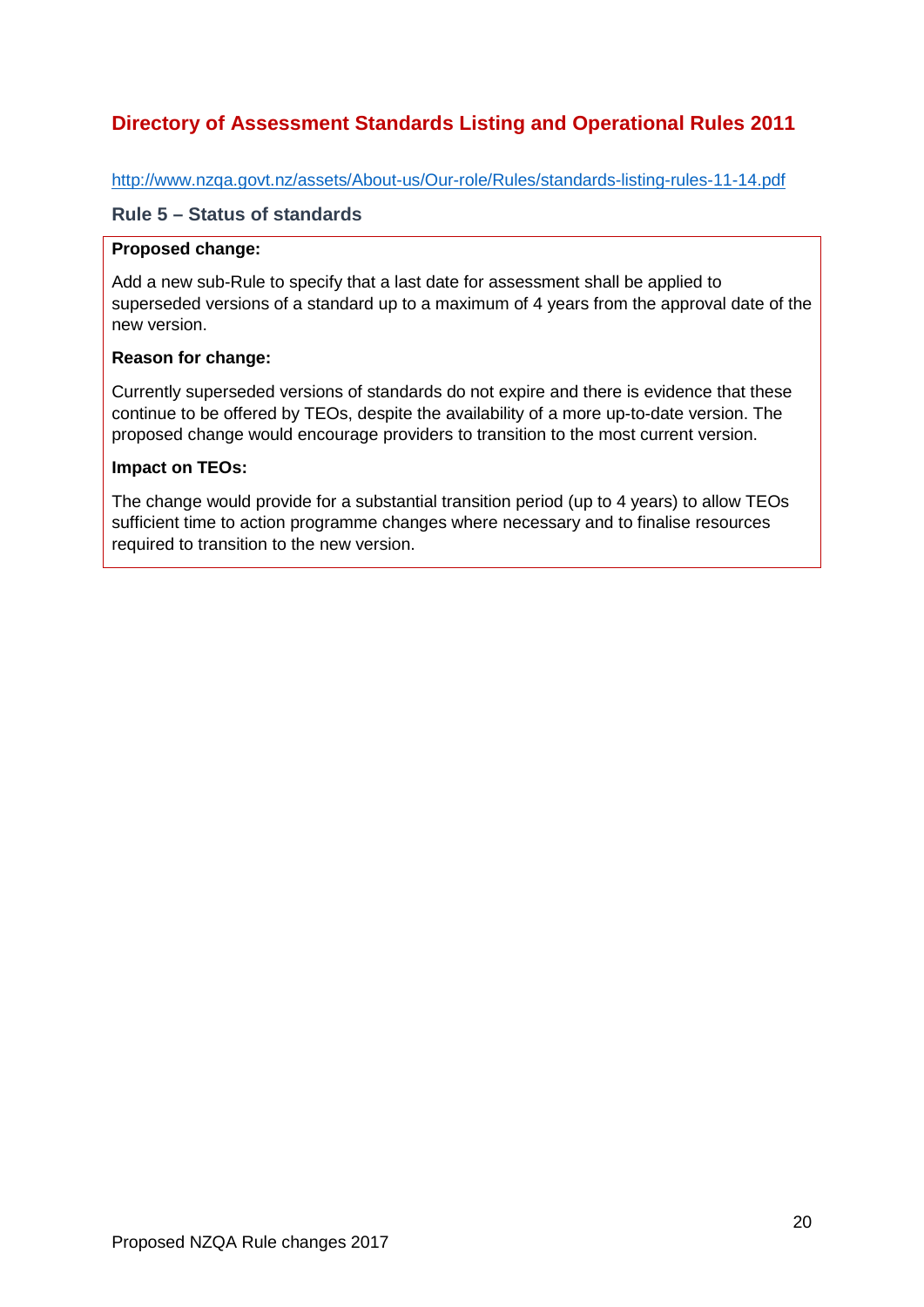# <span id="page-20-0"></span>**Consent to Assess against Standards on the Directory of Assessment Standards Rules 2011**

<http://www.nzqa.govt.nz/assets/About-us/Our-role/consent-to-assess-rules-09-11.pdf>

### <span id="page-20-1"></span>**Rule 8.1 – Use of sub-contractors**

### **Current Rule:**

*Where an applicant for a consent to assess against standards, or a holder of a consent, proposes to use a sub-contractor which itself is the holder of a consent to assess against those particular standards, the applicant or holder must notify NZQA of the relevant details prior to using the sub-contractor.*

### **Proposed change:**

Amend the Rule to specify what the "relevant details" are. These include the sub-contracting agreement which outlines the responsibilities and obligations of each party; the duration of the arrangement; the reason for the arrangement; confirmation that any advertising and other information provided to students would clearly show that the study or training is offered through a sub-contracting arrangement.

### **Reason for change:**

The Rule currently lacks clarity. Even though Rule 8.1 does not require TEOs to apply for approval, it is important that any sub-contracting is conducted within set parameters and with clear delineation of responsibilities and accountabilities between the two parties.

### **Impact on TEOs:**

TEOs notifying NZQA of sub-contracting arrangements with another TEO that holds the same consent to assess would need to provide the required information to NZQA and to ensure that the arrangement is maintained appropriately on an ongoing basis, as outlined in the sub-contracting agreement.

# <span id="page-20-2"></span>**Rule 8.2 and 8.3 – Use of sub-contractors**

### **Current Rule:**

*8.2 Where an applicant for a consent to assess against standards, or a holder of a consent, proposes to use a sub-contractor which does not itself hold a consent to assess against those particular standards, the applicant or holder must apply to NZQA to engage the subcontractor.*

*8.3 NZQA will only grant approval to an application under rule 8.2 where it is satisfied that:*

*(a) the holder remains responsible for the sub-contractor meeting all of the holder's obligations in relation to the consent; and*

*(b) the sub-contractor will meet all relevant obligations in the Act and in rules made under section 253 of the Act in relation to the consent; and*

*(c) there is an agreement between the holder and the sub-contractor that includes provisions to ensure that NZQA is able to exercise its quality assurance and enforcement powers and functions in respect of the acts or omissions of the sub-contractor relating to the consent; and*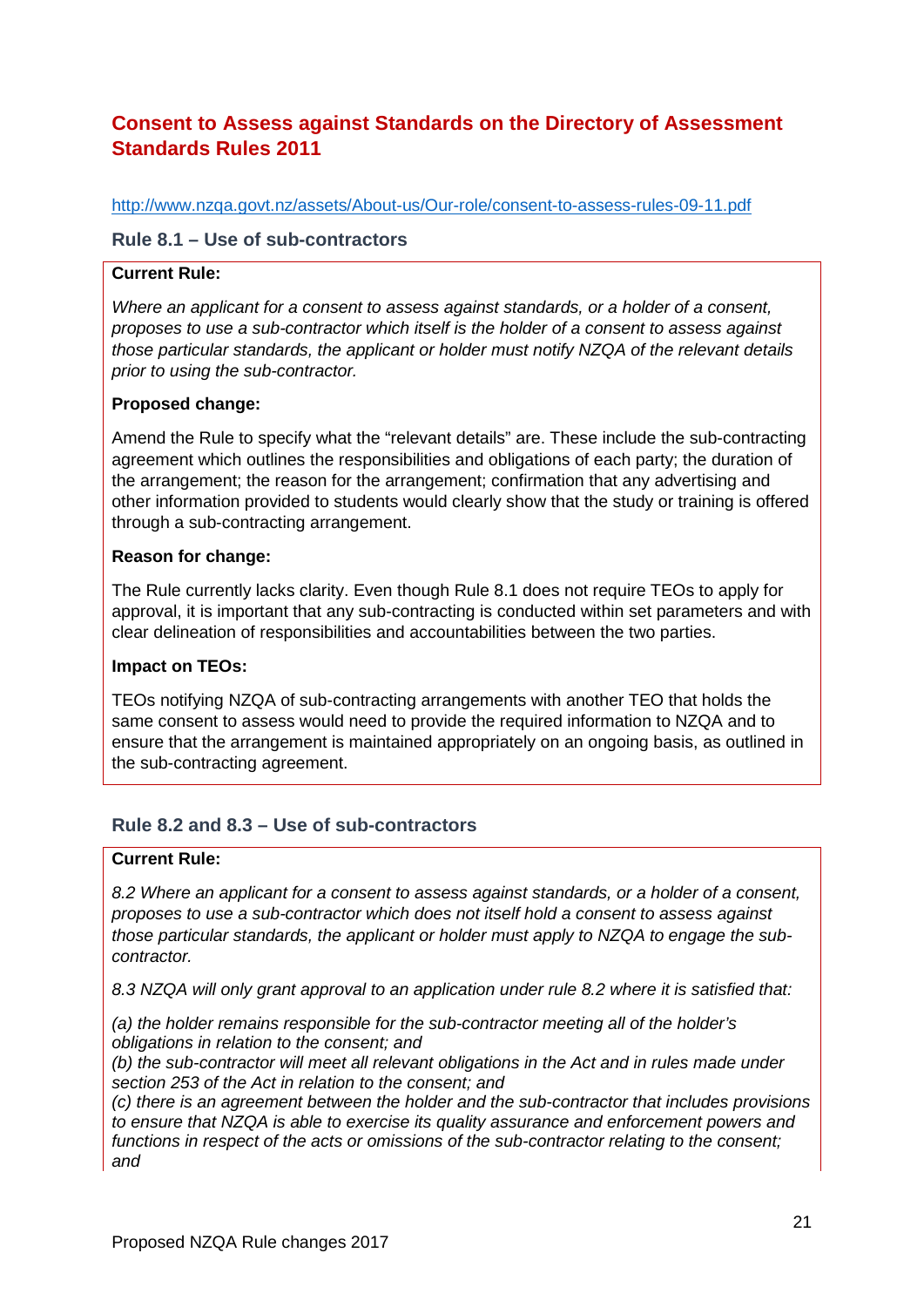*(d) the information and advertising for the study or training clearly states that it is provided through a sub-contracting arrangement; and*

*(e) all student enrolments are through the holder, and the holder maintains all student enrolment and academic information; and*

*(f) the holder will report credits for the learners and pay the relevant credit reporting fee.* 

### **Proposed change:**

Introduce a Rule to specify that holders of a consent to assess that have been granted approval to sub-contract to a party that does not hold consent to assess, have an ongoing responsibility to ensure that the sub-contracting is conducted in accordance with the requirements of Rule 8.3. Failure to do so may result in the withdrawal of the sub-contracting approval.

### **Reason for change:**

To ensure that sub-contracting arrangements approved under Rule 8.2 are appropriately maintained and monitored.

### **Impact on TEOs:**

No impact on TEOs. Sub-contracting approval holders are already expected to continue to comply with the sub-contracting requirements. Adding a specific Rule would confirm this expectation.